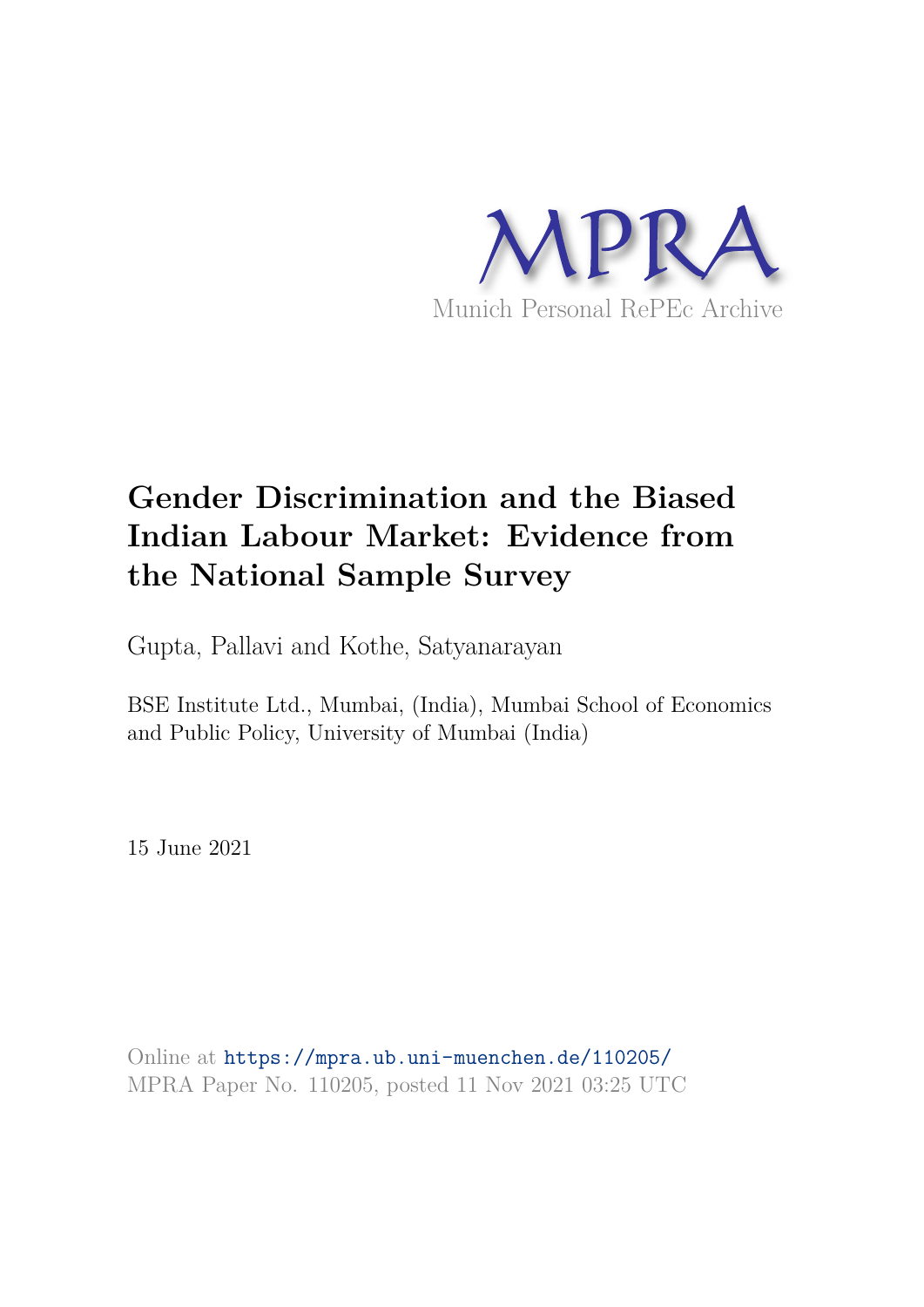# **Gender Discrimination and the Biased Indian Labour Market: Evidence from the National Sample Survey**

Pallavi Gupta, BSE Institute Ltd., Mumbai (India) email: pallavi2306@gmail.com

 $\mathcal{R}_{\mathcal{L}}$ 

Satyanarayan Kothe, Mumbai School of Economics and Public Policy, University of Mumbai (India) email: kothesk@gmail.com

#### **Abstract**

Gender gaps in wages are a reflection of inequality and discrimination. This exists across region, sector, type of work and other divisions. Discrimination, is a presence of inequalities between male and female workers with similar skills and in similar occupations. Therefore only understanding wage inequality may be looking at the problem partially. Using the Indian National Sample Survey, the paper examines the facets of gender-based wage inequality and discrimination in regular and casual workers. First, Theil index is calculated to interpret within and between groups inequalities. Then, a Three-fold Oaxaca decomposition method is utilised to divide the wage gaps between explained, unexplained and interaction components. Results show that even though the returns on education are higher for women than men at each level of education, females continue to earn less. Wage gaps largely attributed to unexplained components and more prominent in occupational divisions. Discrimination is greater in regular employment as compared to casual employment; higher in urban as compared to rural areas and gets worse at lower level of occupations. It is also observed that women workers are discriminated against on the basis of age; and gender inequalities are worse than social inequalities.

*Keywords:* gender inequality, Theil index, Threefold Oaxaca decomposition, wage discrimination. NSS (EUS) 68th round, NCO 2004, returns to education.

*JEL Classification:* I26, J01, J16, J31, J70.

## **1. Introduction**

Gender inequalities and discrimination prevail in distinct forms across sectors and divisions all over the world. Such discriminations prevent women from opportunities that are needed to create an equal, just and prosperous society (UN in India, SDG 5: Gender Equality). Although, women in India constitute about half the total population; sadly, their contributions to the economy in terms of paid labour are far lower than that of men. Reports suggest that Indian women on an average spend upto 577% more time than men on domestic work; compared internationally they spend at least 40% more time than South African or Chinese women (OECD Report).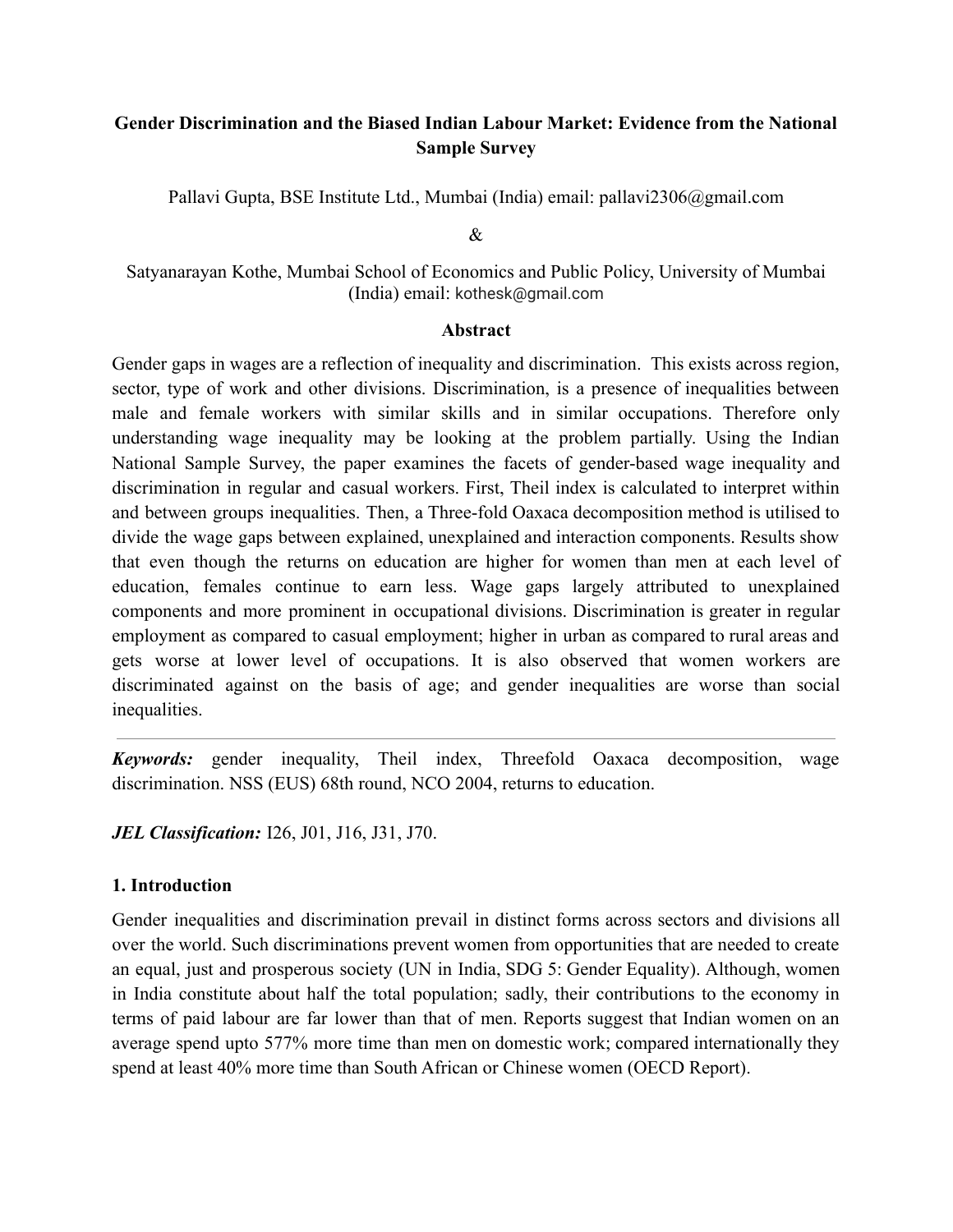We fare poorly in terms of the female Labour Force Participation Rate<sup>1</sup> in comparison to that of other developing and middle-income nations. This rate declined to 23.3% in 2017-18 which means that three of four women were neither employed nor looking for employment. A significant decline in the rural areas is witnessed where the female LFPR declined by 7%, despite the male participation rate remaining roughly the same. As documented in the NSS rounds and Participatory Labour Force Survey for the period of 1999-00 to 2017-18, it is observed that male worker participation has remained more or less in both rural and urban areas (from 53.1% for rural and 51.3% in urban region in 1999-00 to 51.7% in rural and 53% in urban region in 2017-18); the female participation has dwindled from 25.9% in 1999-00 to a mere 16.5% in 2017-18 (where the drop in rural participation is more significant at 42.4%).

Female rate of labour participation is not only an important indicator of their own individual development and empowerment but also their role in economic development, and these two are interdependent. Our labour market remains burdened with vast inequalities, on the lines of gender identity differences are manifested through unequal access of opportunities to those with equal capacities to work and manifested through unequal pay for equal tasks. Majority of India's female workers figure either in abysmally poor remunerating jobs of the unorganised informal sector, where they are neither entitled to maternity leaves and overtime pay, nor to a safe and dignified working environment, or in unpaid jobs as primary care-givers in the family. Even though in recent years India has narrowed the gender gap, which is now at 68% across sectors such as education, political representation and health, of which a significant accomplishment is in primary and secondary school enrolments (Chinara, 2018).

Studies have analysed the falling female participation and attributed this decline to different factors: Of course our cultural and social behaviours "dissuade women's participation in the labour market" (Srivastava & Srivastava, 2010). Decline could be attributed to lack of employment opportunities specially for rural women in the non-farm sector (Ramesh  $\&$ Srivastava, 2014; Kannan & Raveendra, 2012). Another, is a rise in household income and increase in the number of school enrolments. Interestingly more girls being at school can be a possible reason for mothers to withdraw from employment to care for younger children at home (Krishna et al., 2016). Yet another, mechanisation of agriculture is seen as a cause for lowering female participation in the rural areas (Verick, 2018).

Whatever the causes, whether this decline is due to supply side constraints or contraction in demand, has colossal reverberations on the understanding of the country's economy and its policy formation initiatives. If it is a matter of 'personal choice' to drop out of the workforce due to 'rising' family incomes, then it is not an issue requiring policy interventions and its impact on the economy might not be as deleterious. But, if more women are staying out of the workforce

 $1$  The NSS defines LFPR as the number of working age women in the age group of 15 to 59, either employed or available for employment, i.e., looking for work.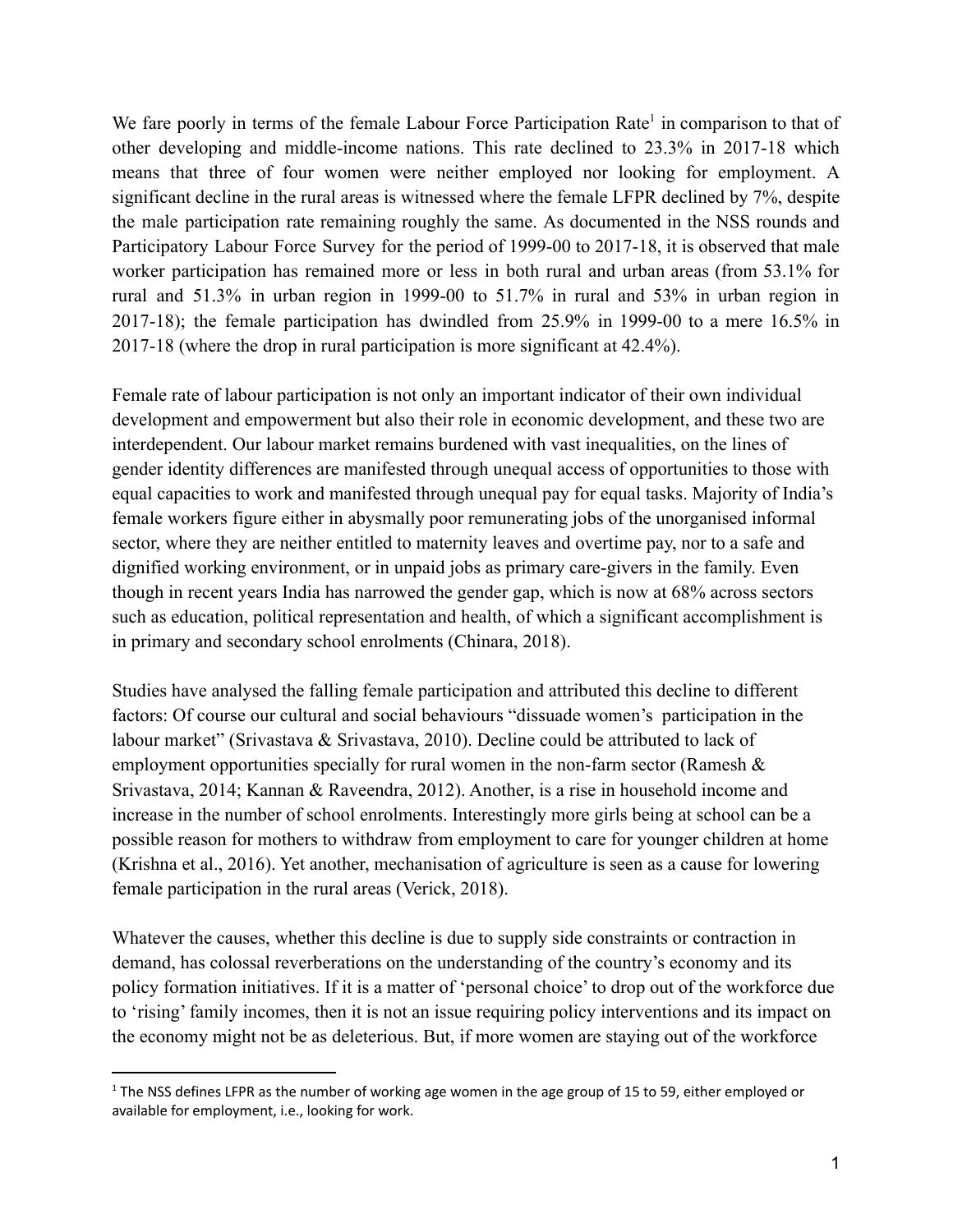either because of lack of jobs in the market or unfavourable working circumstances, then we seriously need to review our policies and take relevant measures to encourage women to join the workforce in order to make up for the economic losses resulting thereof.

Gender gaps in wages is a reflection of gross inequality and discrimination, that exists across location (rural and urban), sector (public and private), type of work (regular and casual), occupations, industry and other divisions, the later (discrimination) though is a presence of inequalities between male and female worker for the same job with same level of skill. Since simply understanding wage inequality may be looking at the problem partially, we attempt to examine the facets of not only inequality but also understand and measure the extent of discrimination against women in the regular and casual employment in the Indian Labour market. In the subsequent sections, we present an overview of literature in Section 2. Section 4 provides an overview of the data sources and methodology. Explanation of the Theil index and it's decomposition, the Blinder Oaxaca Decomposition methods is provided in Section 4. We calculate the returns to education and explanation in Section 5. Section 6 discusses results of the Theil index and its decomposition, the Earnings function results along with the average rate of returns to education to male and female workers, and the Blinder Oaxaca decomposition. Section 7 provides Discussion..

# **2. Literature**

Prevalence of unequal wages with unequal types of employment, regional differences or different sectors depicts wage disparities, however, we also see unequal wage between men and women who have similar levels of skill and education and are in the same jobs (Lama & Majumder, 2018; Majumder, 2011; Rustagi, 2005 and Agarwal, 1993). This is discrimination and genger bias, which is largely prevalent. At the same time, studies by Deshpande & Deshpande (1997), Kingdon (1997 and 1998) have analysed gender discrimination using the National Sample Survey Organisation (NSSO) data. The contribution of education as a discriminatory factor is studied by Kingdon (1998) showing bias by parents against the girl child regardless of the financial condition of the family.

Jose (1987), Dev (2002) and Maatta (1998), have documented that the wage imbalances across men and women remain despite variations in the female labour participation influencing the remuneration and returns due to them. Early studies such as by Becker (1957), Phelps (1972) and Stiglitz (1973) and during the 1980s by Rubery (1987) have analysed differences in wages of men and women, especially those which have same level of educational attainments and doing similar work, thus showing "discrimination against women due to noneconomic considerations" (Craig et al., 1985; Bardhan, 1985). Zajkowska (2013) using Oaxaca decomposition method shows significant disparities between monthly wage of male and female workers, and even a higher rate of return to schooling and jobs for men in the Polish labour market. A similar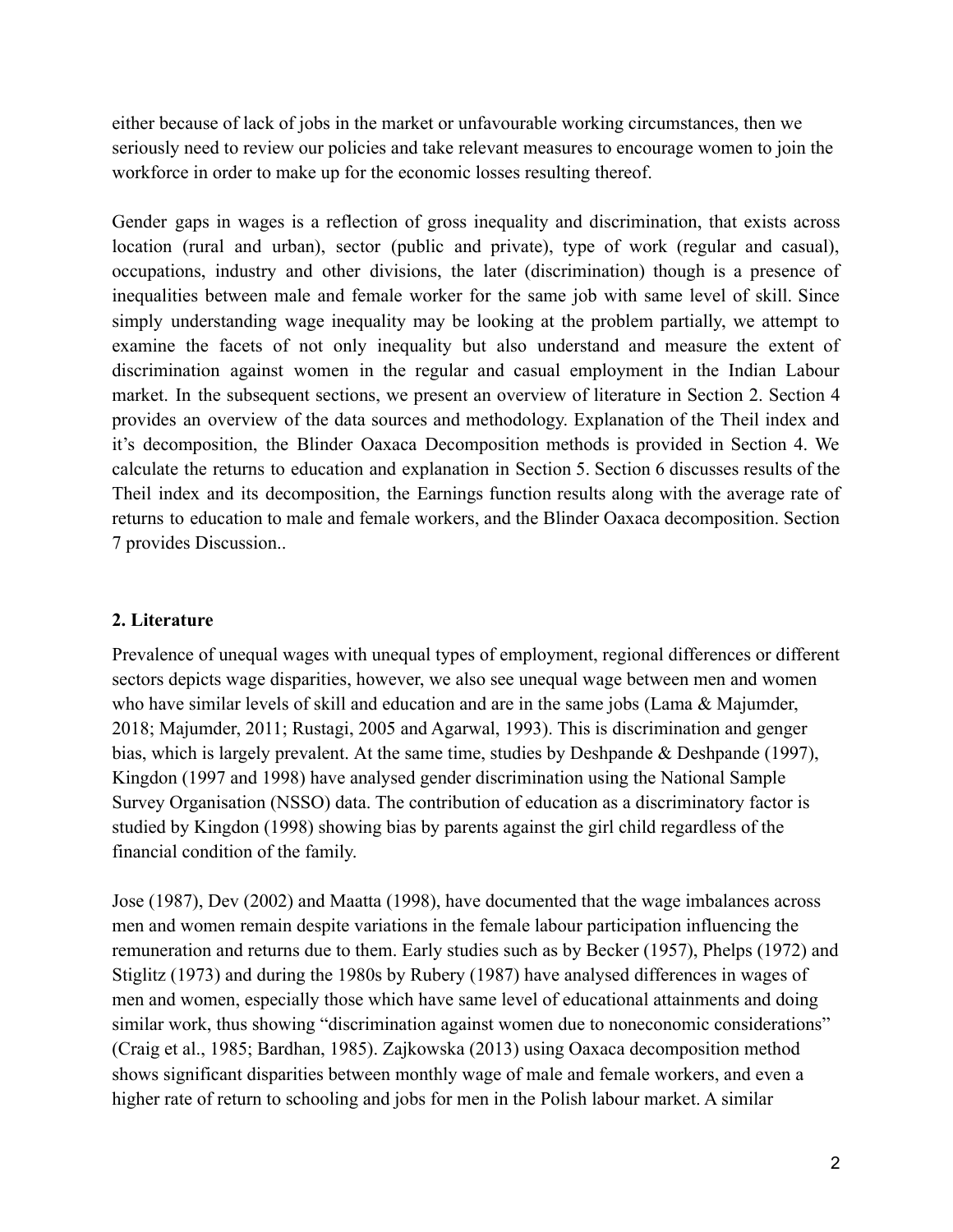discrimination in the Indian labour market is seen using oaxaca decomposition methods, where more than endowments, there seems to be prevalence of discrimination (Agarwal, 2013). A high level of discrimination against women is also documented by Kingdon & Unni (2001) regardless of the educational attainment.

Even though the impact of education on job opportunities and wages is not a new idea, the relationship between supply of female labour force and education level among Indian females is not extensively documented. Nevertheless, few attempts have focused on 'intrinsic' advantages of education, and analysing investment decisions on education among females in India. Sidkar (2019) is a recent extensive attempt to determine wage differentials in 'formal' and 'informal' sectors classified on the basis of gender, showing an insignificant relationship between wages and education levels, and yet persons with higher educational level are able to get better jobs, and interestingly this remains largely true for those who are part of the socially deprived sections, but not for females, thus showing a higher gender discrimination as compared to social discrimination in the Indian labour market.

Additionally, understanding female labour supply is complicated and multidimensional depending on a person's job orientation, effort and remuneration related factors (Rustagi, 2005 and Majumder,2011). Several non-wage factors such as unequal work conditions, lack of social security benefits (Agarwal. 1993) and even additional responsibility of the household and domestic chores remain to be seen as influencing supply of women in the labourforce. This makes a women's labour supply behaviour distinct from that observed for male labour in terms of age of entry, inherent human capital attributes, marital status and social class position affecting their mobility in public spaces, fertility or reproduction and so on (Rustagi, 2008). Interestingly enough, Sundaram (2001) establishes that a part of the delay in age at entry into the labour market also relates to the educational pursuits among women as well as men. At higher educational levels, women are outperforming men (Rustagi, 2003) and yet the gender disparity in the educational status of the labourforce is more skewed as compared to the overall population due to the association with income status.

Agarwal (2013) has examined gaps between male and female workers using oaxaca decomposition finding significant wage differences that are largely attributed to discrimination. Similarly, Roychowdhury & Mukhopadhyay (2018) using the NSSO data from the 68th round explain the presence of ' chronic direct discrimination against women'. However, they also argue insensitivity in the labour market, largely dominated by male workers and even a portion of wage gap attributed to lower skill and experience among female workers. More recently, Balakarushna et al., (2019) have studied wage gaps between male and female workers in India's urban labour market following the Blinder-Oaxaca decomposition. In a broader sub-groups divided on the basis of caste, region and language along with gender, Kumar & Hasmi (2020), show disparities prevalent in both rural and urban areas. Such studies have found considerable disparity in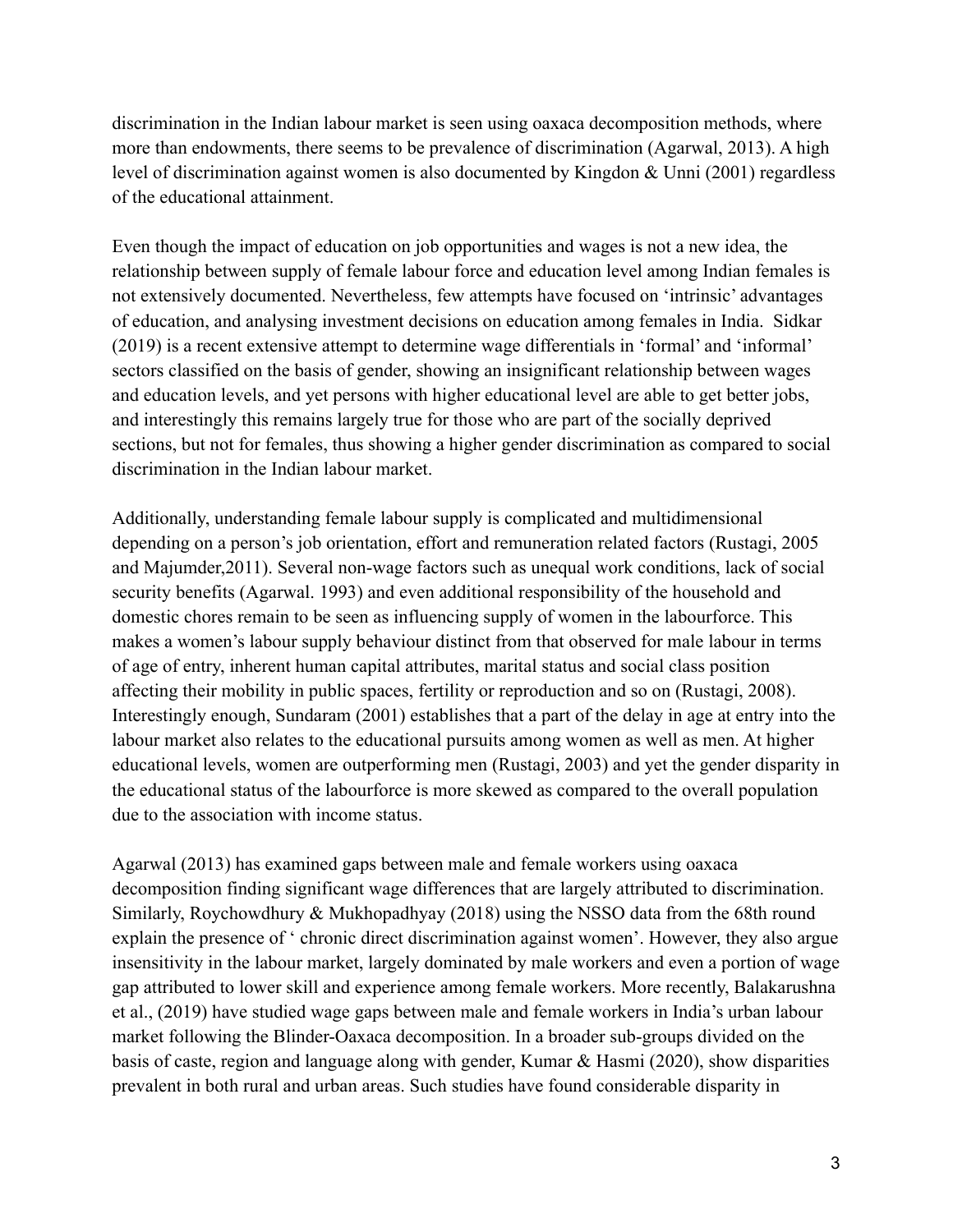employment and earning standards showing female workers at a disadvantage position as compared to male workers, they also suggest that such differences are largely attributed to discrimination than to endowment and is visible across sectors, region and religion for regular and casual workers.

## **3. Data Sources, Number of Observations, Use of Variables and Methodology**

Micro-individual data file for the NSSO 68th round (2011-12) is accessed to calculate both the Theil index and its decomposition, and the Oaxaca decomposition. We focus on wages paid in cash and kind and are calculated for daily payment. We convert wages given as current weekly status (CWS) in the NSS data files to average daily rate. For this we divide the total wage received during the given week by the total number of days in each activity. Daily wage is thus derived as a ratio of given weekly wage and number of full day work in the reference week. To estimate the earnings differences attributed to discrimination, we use Mincerian earnings function for sub-groups based on gender. For notification purposes, we use 'f' for female workers, and 'm' for male workers. We take the value of the dependent variable of probit (selection) as 1 if an individual wage is  $> 0$ , and 0 otherwise. The natural logarithm of the daily wage rate is used as the dependent variable, while age, levels of education, region, sector, occupation and industry are used as predictors. For occupational classification, Broad occupational divisions given under NCO 2004 are utilised.

This paper includes persons belonging to rural and urban areas and regular and casual workers. We exclude self employed workers. Workers are considered individuals between 15 to 59 years of age with non-zero income. Social and religion-based segregation is excluded from this analysis.

Two approaches are used in this paper to analyse discrimation in wage and employment. First, disparities at aggregate levels are examined by using the Theil index in wage distribution. We do this by gender, sector, region and activity status of the workers. Although the Gini Coefficient and the Theil index of inequality (which was originally proposed by Theil, 1967) are two most frequently used inequality measures (Charles-Coll, 2011), Theil index is preferred (Allison, 1978) and widely applied in social sciences more so due to its decomposability (Liao, 2016). Subsequently decomposing the Theil index. This method allows us to determine the extent of gender discrimination attributable to 'within groups' or 'between groups' componetnt. We use STATA software where Stephen P. Jenkins model of Theil index (Jenkins, 1999) has an inbuilt 'ineqdeco' command.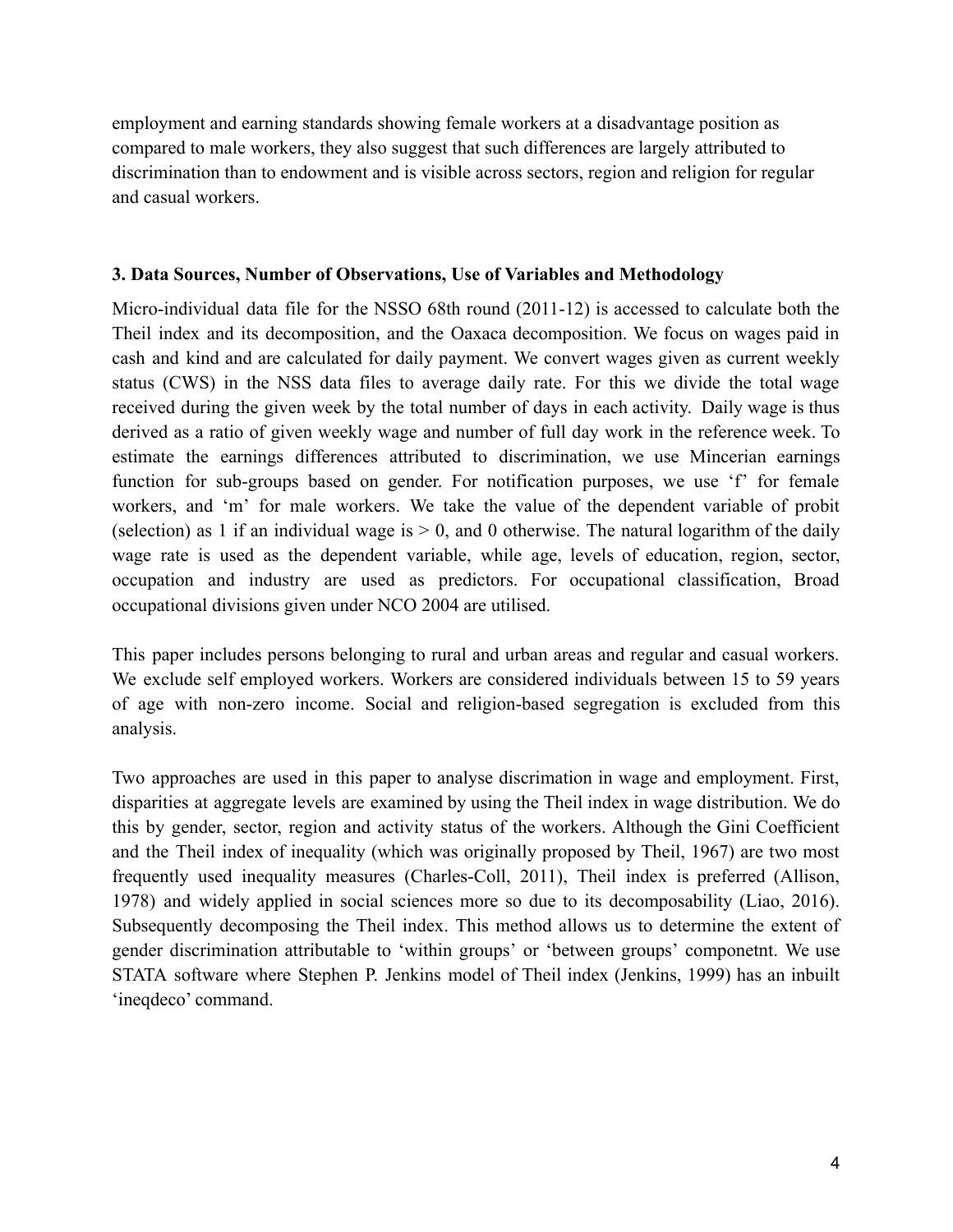Our second method involves the Oaxaca decomposition technique<sup>2</sup> that seperates the observed wage gap into 'endowment' and 'coefficient' components. Here, the total gap between the average wage of male and female workers are separated or decomposed into 'explainable factors' those that could be due to occupational segregation; and 'unexplainable factors' those that are direct gender discrimination (Blinder & Oaxaca 1973). We use the STATA inbuilt command "oaxaca" developed by Ben Jann (Jann, 2008; Jann & Zurich, 2008). We use the simple OLS regression (Mincer, 1974) to analyse the impact of factors such as education and occupation on wages.

Here, we also add Returns to Education as an important calculation to find out the extent of inequality faced by females at each level of educational attainment and whether they do face any barriers in climbing the educational ladder. The NSS E&U survey data gives the 'completed level of education' for every individual as the level of 'general education' which means the maximum level of education completed. Codes<sup>3</sup> assigned for all levels of education are as follows: Primary - 06, middle - 07, secondary - 08, higher secondary - 10, diploma/ certificate course - 11, graduate - 12 and postgraduate and above - 13.

We use different dummy variables for controlling characteristics such as gender, type of employment (regular or casual), area (rural or urban), using the Mincerian wage equation. To give a better representation to the main determinants of wage along with individual characteristics, education and area, we also include job characteristics and occupational division of workers. For classification of occupations: dummy variable groups are formed for 9 divisions of occupational classification as given under the NCO 2004. For the purpose of classifying these occupations based on the intensity of task and skill component, we bring together these 9 classifications as three broad classifications; grouping them into high skilled, middle skilled and low skilled occupations<sup>4</sup>. We have shown descriptive statistics and dummy variables in Appendix 1.

Notwithstanding the fact that one does acquire better work life and standards with higher education level, considering wage as an important element, we relate wage with educational level, separately for female and male workers. There are few studies in the past that have attempted returns to education in India by gender and sector, limited studies calculate returns to education over time.

<sup>&</sup>lt;sup>2</sup> Ben Jann (2008) has introduced a STATA command "oaxaca" on implementing the Blinder and Oaxaca (1973) decomposition. This decomposition involves splitting the total gap between wages of two sub-groups, such as men and women, into explainable and unexplainable components.

<sup>&</sup>lt;sup>3</sup> Please note that codes assigned are not the same as average years of education. These codes as mentioned in the unit level data of NSS 2011-12, correspond to a level of education.

<sup>&</sup>lt;sup>4</sup> For details of this pls see Notes.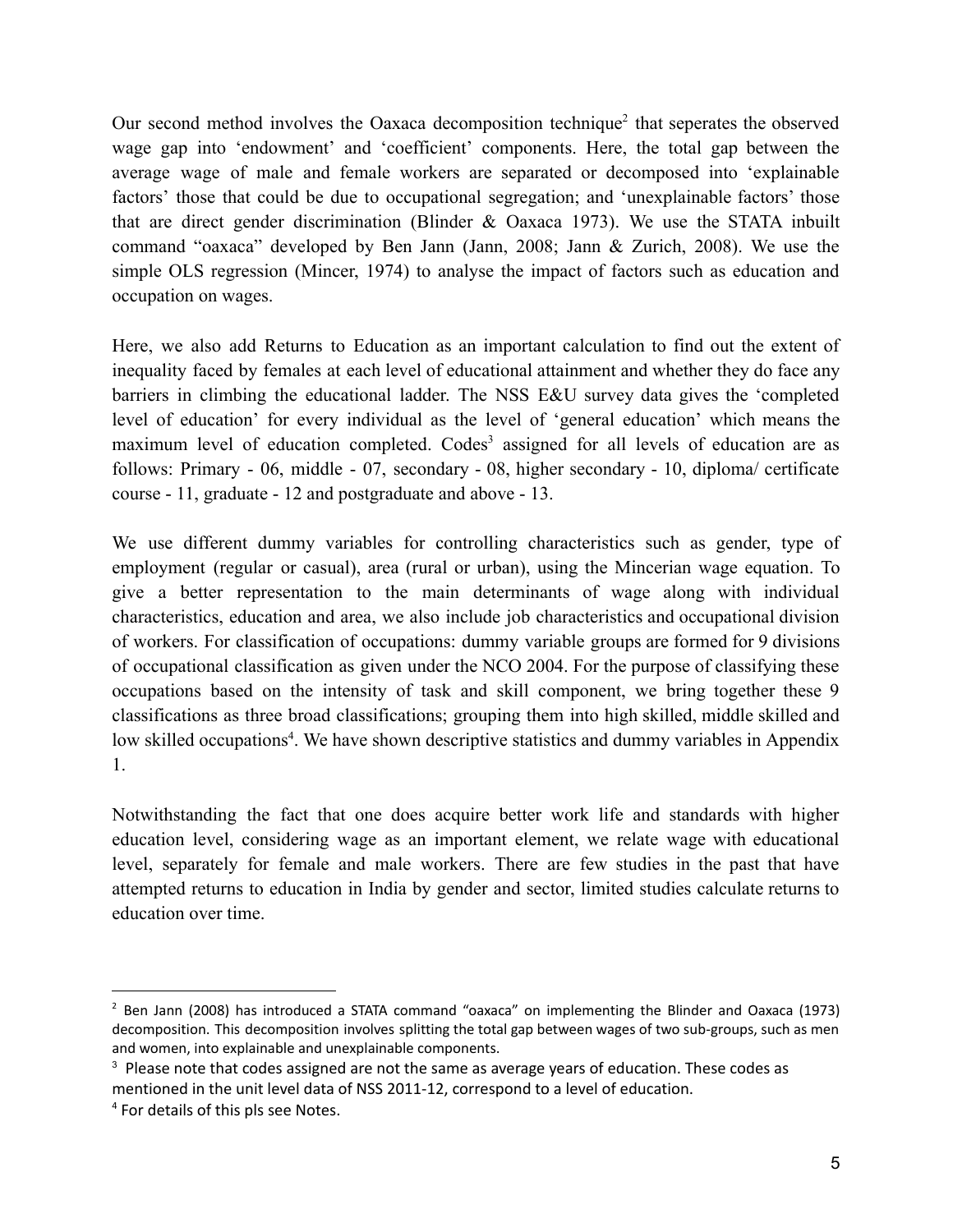#### **4.1. Explanation of the Theil Index and Decomposition**

The total inequality measured by Theil's T is written as:

$$
T = \frac{1}{N} \sum_{i=1}^{N} \frac{x_i}{\overline{x}} ln \frac{x_i}{\overline{x}}
$$
 (1)

where  $xi = income of the individual i, x = mean income and N = sample size.$ 

Using the same notation, equation (1) can be decomposed as follows:

$$
T_b = \sum_{k=1}^{K} y_k \ln \frac{\bar{x}_k}{\bar{x}}
$$
 (2)

where  $yk = k<sup>th</sup>$  group's income share as a proportion of the sample or total income of the population group,  $x_k$  = mean income of sub-group k therefore, within component can be written as:

$$
T_w = \sum_{k=1}^{K} y_k \sum_{i=1}^{n_k} y_{ik} \ln \frac{x_{ik}}{\bar{x}_k}
$$
 (3)

where ik = income share of i<sup>th</sup> individual within the sub-group k and xik = i<sup>th</sup> individual's income within the k sub-group.

#### **4.2. Explanation of the Blinder Oaxaca Decomposition Method**

The gross wage differential (G) between male (m) and female (f) groups can be written as:

$$
G = \frac{Y_m - Y_f}{Y_f} = \frac{Y_m}{Y_f} - 1 \tag{4}
$$

where  $Y_m$  and  $Y_f$  = wages of male individuals and wages of female individuals respectively. In absence of labour market discrimination, the difference between male and female wages would reflect productivity (or difference in wages due to skill). This can be written as:

$$
Q = \frac{Y_m^0}{Y_f^0} - 1 \tag{5}
$$

Whereas superscript shown as 0 denotes absence of bias or market discrimination. The proportionate difference between  $G+1$  from equation (4) and  $Q+1$  from equation (5) gives us the market discrimination coffecient (D).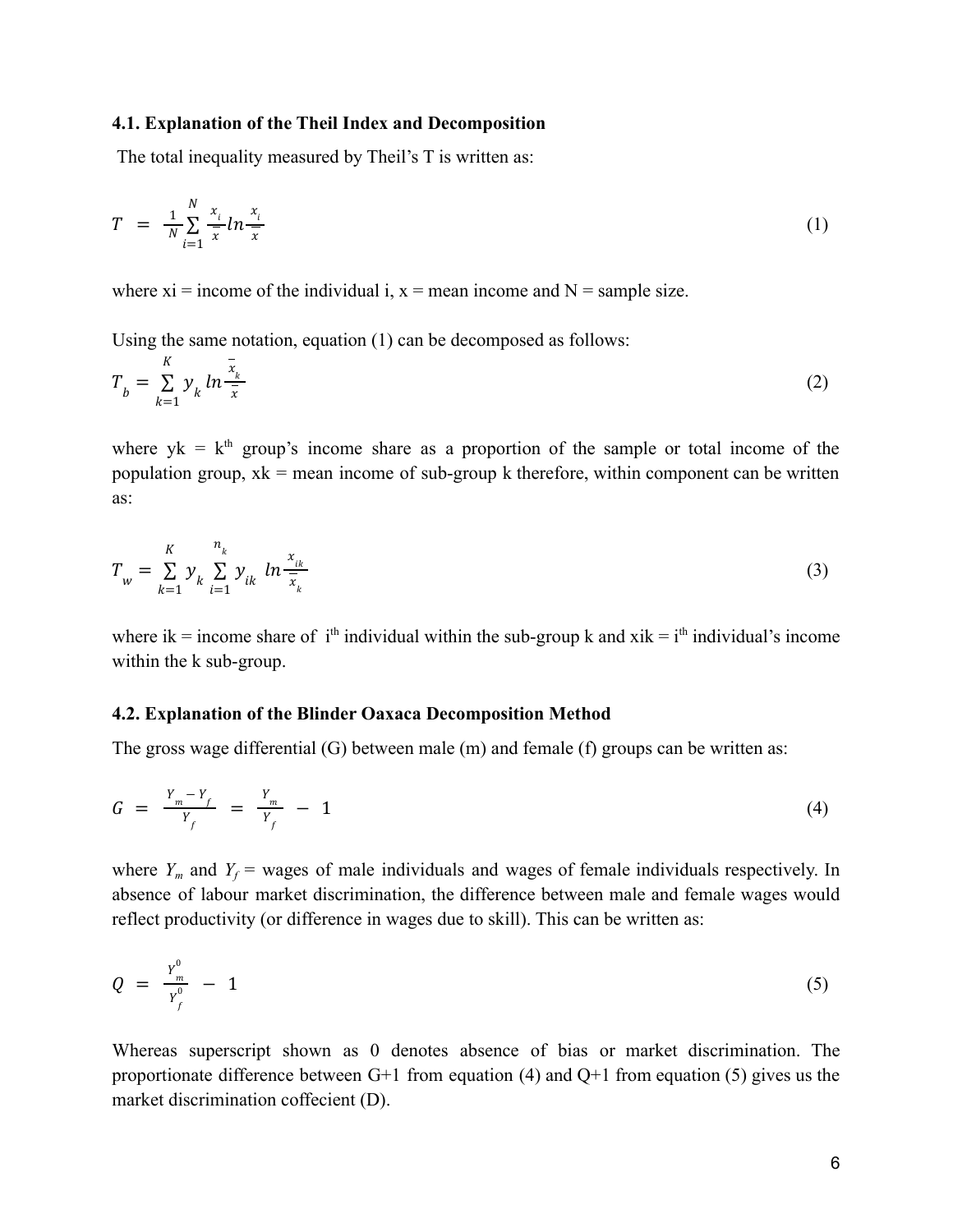$$
D = \frac{(Y_m/Y_f) - (Y_m^0/Y_f^0)}{(Y_m^0/Y_f^0)} = \frac{(Y_m/Y_f)}{(Y_m^0/Y_f^0)} - 1
$$
\n(6)

Substituting (5) and (6) in (4) and converting to a logarithmic expression, we get the gross earnings differential:

$$
ln(G + 1) = ln(D + 1) + ln(Q + 1)
$$
\n(7)

To estimate the gaps in wages due to discrimination, we use the Mincrian earnings functions (Mincer, 1974) separately for male workers and female workers, the decomposition is applied within the framework of Ordinary Least Squares (OLS) Here, the male wage equation can be written as:

$$
ln \overline{Y}_m = \Sigma \widehat{\beta}_m \overline{X}_m + \varepsilon_f \tag{8}
$$

And the female wage equation can be written as:

$$
\ln \overline{Y}_f = \Sigma \widehat{\beta}_f \overline{X}_f + \varepsilon_f \tag{9}
$$

where ln  $\overline{Y}$  = geometric means of the earnings,  $\overline{X}$  = vector of mean value of regressors,  $\hat{\beta}$  = vector of coefficients and  $\varepsilon$  = error term. Substituting the values of D and Q in equation (7) and combining equations (4), (5) and (6), the gross differential can be written as:

$$
ln(G + 1) = ln \overline{Y}_m - ln \overline{Y}_f = \Sigma \widehat{\beta}_m \overline{X}_m - \Sigma \widehat{\beta}_f \overline{X}_f
$$
 (10)

The difference in coefficients can be considered as discrimination. In absence of discrimination if for a given endowment males and females are equally paid, then a hypothetical female earnings function can be written as:

$$
\ln \overline{Y}_f = \Sigma \widehat{\beta}_m \overline{X}_f \tag{11}
$$

Subtracting equation (11) from equation (10) we get:

$$
\ln \overline{Y}_m - \ln \overline{Y}_f = \Sigma \widehat{\beta}_m (\overline{X}_m - \overline{X}_f) + \Sigma \overline{X}_f (\widehat{\beta}_m - \widehat{\beta}_f)
$$
(12)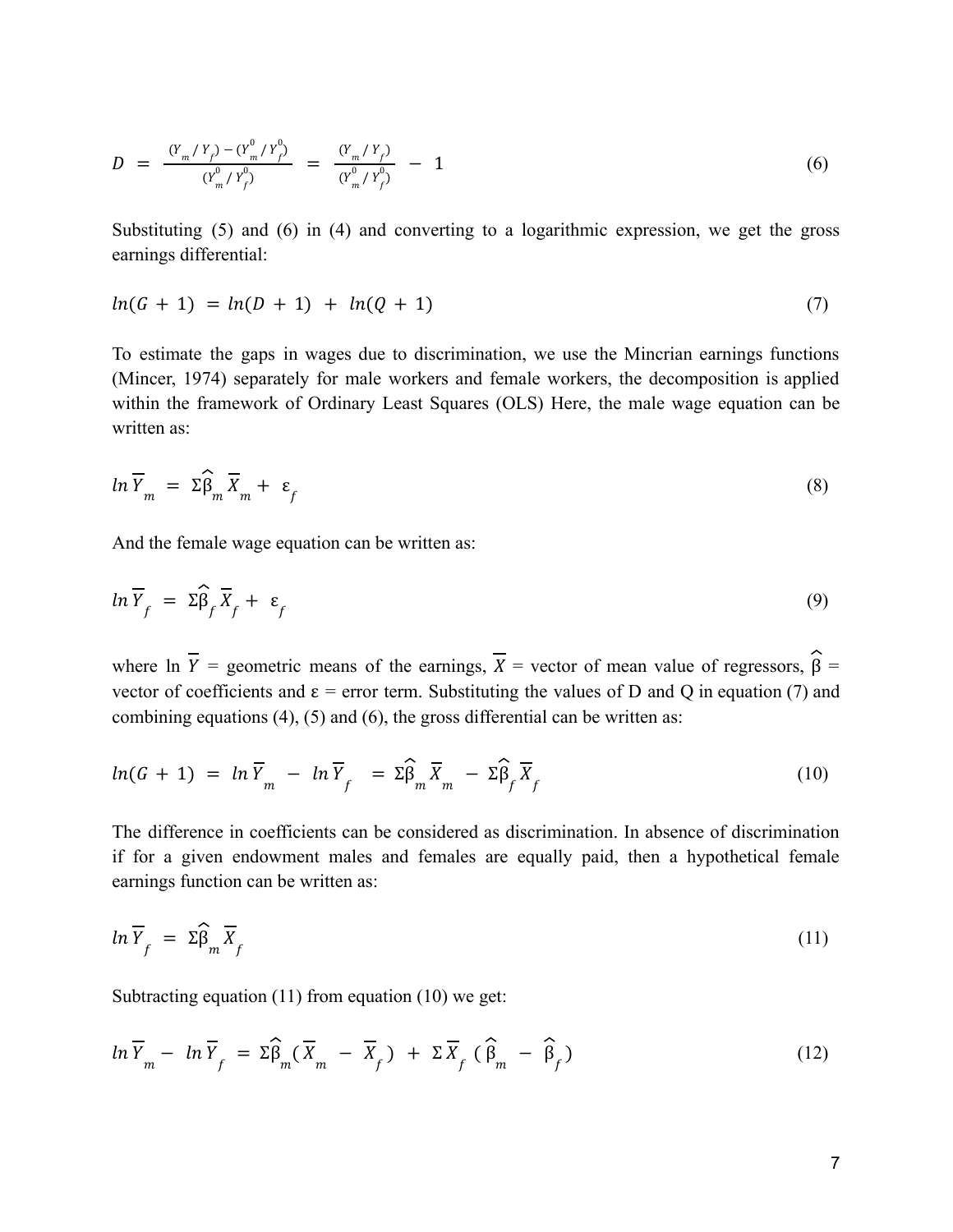alternatively the decomposition equation can be written as:

$$
\ln \overline{Y}_m - \ln \overline{Y}_f = \Sigma \widehat{\beta}_f (\overline{X}_m - \overline{X}_f) + \Sigma \overline{X}_m (\widehat{\beta}_m - \widehat{\beta}_f)
$$
 (13)

#### **5.2. Estimating the Return to Schooling**

The Mincerian wage equation is most commonly used in empirical literature to understand wage as a "function of schooling and labour market experience" (Patrinos, 2016). Being a flexible model, other than showing the relationship between wages and education, it has allowed us to use other variables such as age (following conventional literature, we use age as a proxy for experience), region (rural and urban), gender, sector of employment (public and private) and occupational categories. We added categorical dummy variables to the Mincer wage earnings equation to give us wage differences across each category.

The average rate of return to each level of education is:

$$
\gamma_e = \frac{\beta_e - \beta_{e-1}}{S_e - S_{e-1}}\tag{14}
$$

Where,  $e =$  level of education at each level.  $\beta_e$  = corresponding coefficient in the wage regression and  $S_e$  = years of schooling at each educational level *e*. If, suppose the rate of return for primary education will be calculated, it can be denoted as follows:

$$
\gamma_{Primary} = \frac{\beta_{Primary}}{S_{Primary}} \tag{15}
$$

#### **6.1. Empirical Results: Wage disparities using the Theil index**

In Table 1, we mention the 90:10, 90:50 and 10:50 quantile ratios in their 2 x natural logarithmic form and we use the middle ratio as referent, that illustrate the gender gap in the income distribution. The results show that inequalities are greater in urban sectors and for regular wage earners. We do not see a high gender inequality in the casual sector workers because of the prevalence of substantially low wages of casual workers in comparison to regular salaried earners. The lower wage earned by such casual workers (both females and males) is largely due to cost cutting rather than unequal labour efficiency. As compared, therefore the gender gaps between the highest paid regular worker and the lowest paid regular worker are more pervasive in comparison to the wage gaps between highest to lowest in the casual sector.

**Table 1: Gender wage inequality using 90/10, 90/50 and 10/50 quantile ratios of average daily wage (2011- 2012)**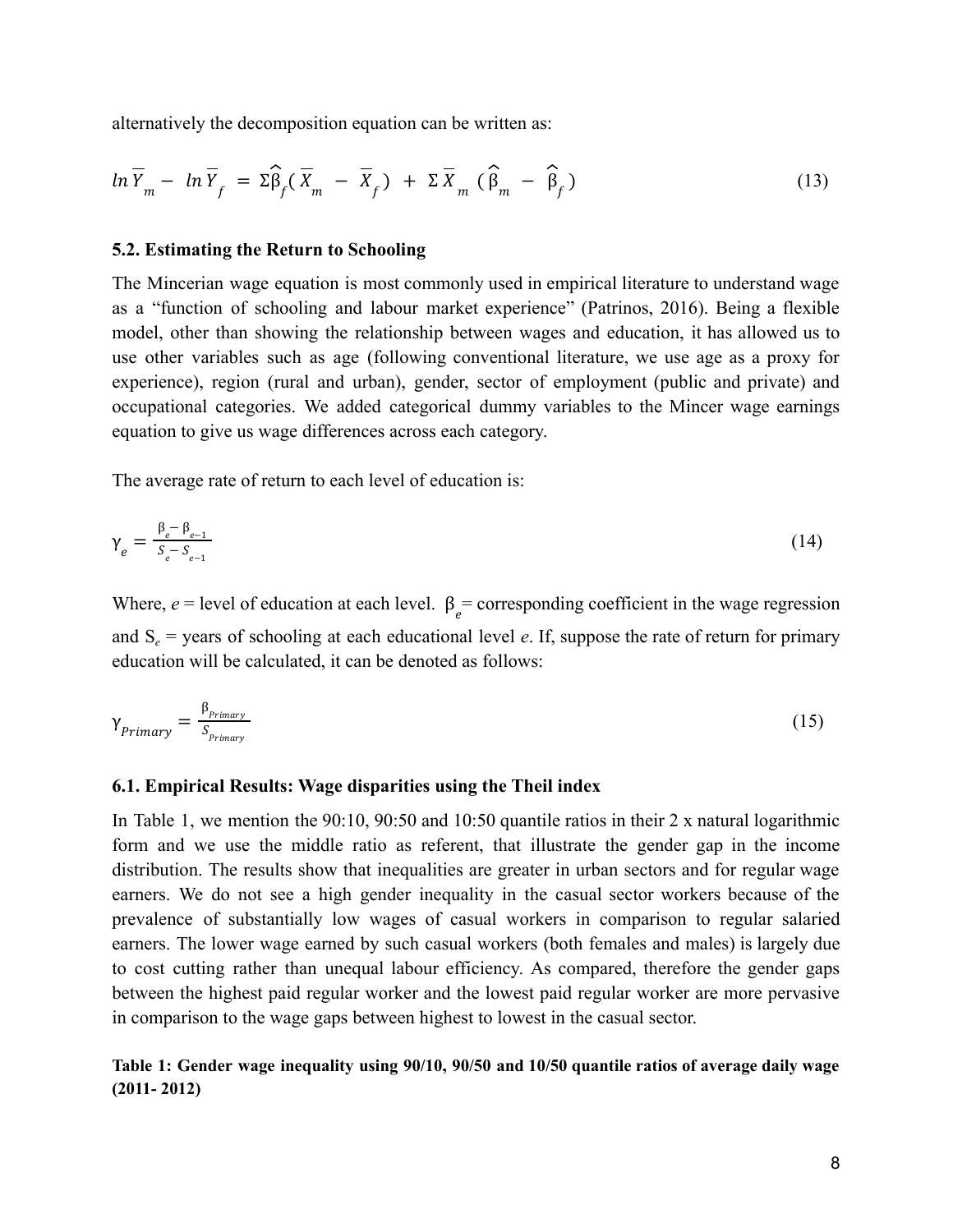|                         | p90/p10 | p90/p50 | p10/p50 |
|-------------------------|---------|---------|---------|
| <b>All Observations</b> | 8.889   | 3.810   | 0.429   |
| Rural                   | 4.762   | 2.381   | 0.500   |
| Urban                   | 10.417  | 4.167   | 0.400   |
| <b>Public</b>           | 10.714  | 2.143   | 0.200   |
| <b>Private</b>          | 5.476   | 2.465   | 0.450   |
| Regular                 | 10.000  | 3.846   | 0.385   |
| Causal                  | 3.500   | 1.739   | 0.497   |

**Source**: Author's own calculations based on NSS 2011-12 data.

Decomposing the Theil index into 'within-group' and 'between-group' is observed in Table 2. Our figures are generally consistent with priori expectations. First stark observation is the percentage employment shares of female and male workers. Notice how across sectors, groups and employment types, male workers make up for more than two-third of the total employment share. This disparity is higher in urban areas; higher for the private sectors and higher for regular workers as compared to their respective sub-groups. Notwithstanding, casual sector gaining traction as a main source of employment to an increasing labour market, we see that even among the 23 percent workers who are salaried or regular wage workers, "71 per cent have no written job contract and 54 per cent are not eligible for paid leave, half of them do not have any social security benefits" (Hindustan Times Survey Report, 2020).

Next we observe the inequalities in wages as determined by the Theil index, and we notice that gender inequalities are higher in urban areas in comparison to rural areas. Infact gender wage gaps are more apparent in the private sector against the public sector, but the difference between these two is not very large in itself. The provision of reservations for women and a more organised nature of such a sector could reflect a lower inequality for the public sector. Not only the share of male workers constituted for more than two thirds of the total working population, their mean wages are significantly higher than females across sectors, irrespective of the sector or type of work. However, it is observed that regular and casual female workers upto primary level of education are better off in comparison to their male counterparts.

Rural sector absorbs a higher percentage of women workers as compared to the urban sector, along with a lower between group inequality for both sectors with a slightly higher between group inequality observed for the rural sector, 5.35 per cent of total inequality. Another interesting thing we observe is that 'within group' inequality is more than 'between group' for all divisions. For rural regions, between group inequality accounts for 5.35 per cent of total inequality, for urban workers the between group gender inequality is almost negligible, almost all inequality is attributed to within groups.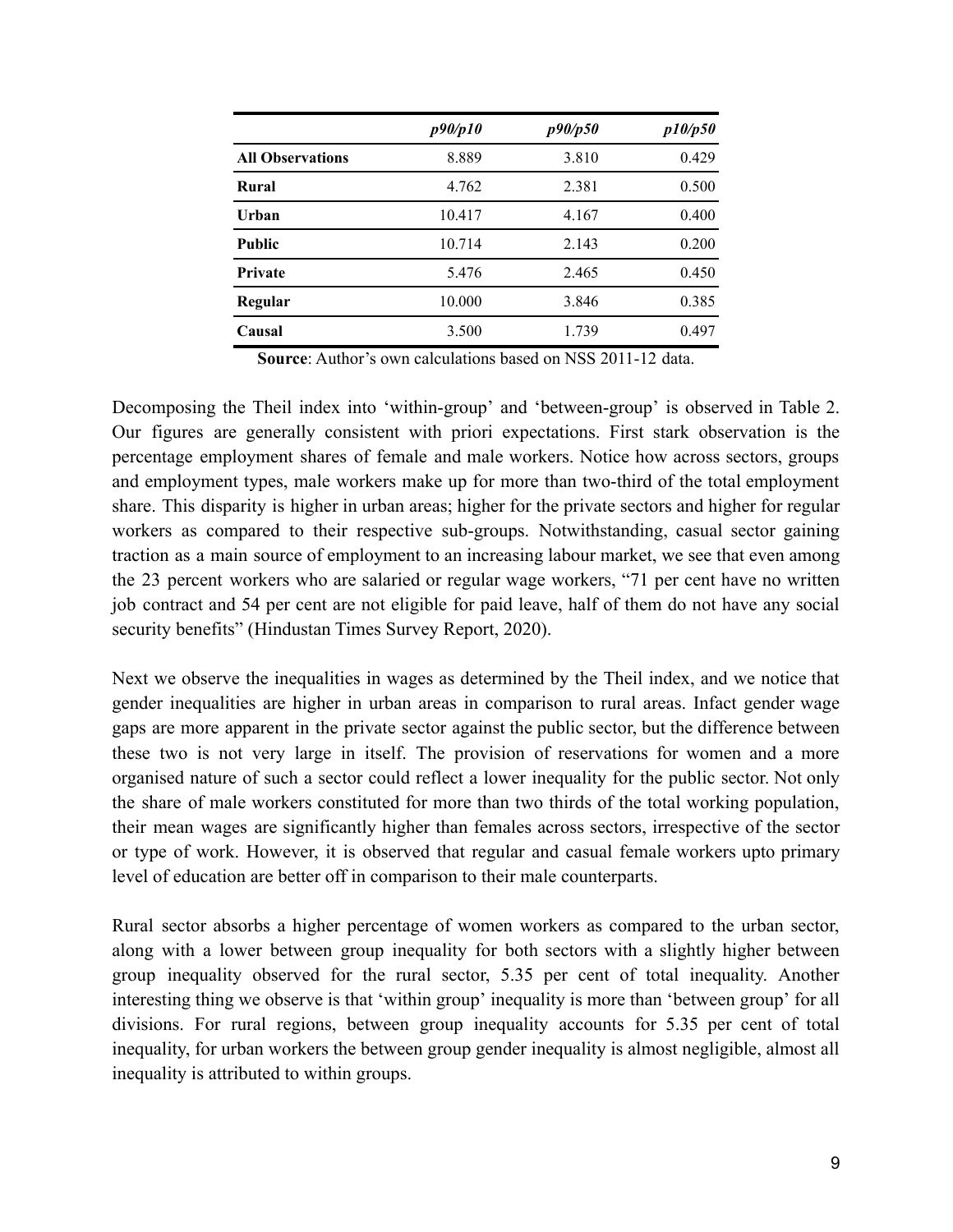|                         | <b>Employment</b> |                   | Gini    |                   |         |                     |         |                      |
|-------------------------|-------------------|-------------------|---------|-------------------|---------|---------------------|---------|----------------------|
| <b>Social Group</b>     | <b>Share</b>      | Mean Wage         |         | index Theil index |         | <b>Within Group</b> |         | <b>Between Group</b> |
| Female                  | 21.53%            | 179.17805 0.53709 |         | 0.59316           |         |                     |         |                      |
| Male                    | 78.48%            | 268.84459 0.48136 |         | 0.45736           |         |                     |         |                      |
| <b>Total Inequality</b> |                   |                   | 0.49949 | 0.49014           | 0.47835 | 97.59%              | 0.01179 | 2.41%                |
| <b>Rural Female</b>     | 23.01%            | 113.08278 0.38934 |         | 0.33674           |         |                     |         |                      |
| <b>Rural Male</b>       | 77.00%            | 184.81223 0.38856 |         | 0.30669           |         |                     |         |                      |
| <b>Total Inequality</b> |                   |                   | 0.40286 | 0.32894           | 0.31134 | 94.65%              | 0.01760 | 5.35%                |
| <b>Urban Female</b>     | 18.97%            | 317.86908 0.56114 |         | 0.55490           |         |                     |         |                      |
| <b>Urban Male</b>       | 81.03%            | 406.96716 0.48677 |         | 0.43498           |         |                     |         |                      |
| <b>Total Inequality</b> |                   |                   | 0.50224 | 0.45774           | 0.45352 | 99.08%              | 0.00422 | 0.92%                |
| <b>Private Female</b>   | 21.25%            | 134.06220 0.45462 |         | 0.47654           |         |                     |         |                      |
| <b>Private Male</b>     | 78.75%            | 209.70280 0.41736 |         | 0.38362           |         |                     |         |                      |
| <b>Total Inequality</b> |                   |                   | 0.43505 | 0.41122           | 0.39729 | 96.61%              | 0.01392 | 3.39%                |
| <b>Public Female</b>    | 23.09%            | 414.20512 0.51040 |         | 0.44092           |         |                     |         |                      |
| <b>Public Male</b>      | 76.91%            | 611.58205 0.39106 |         | 0.27565           |         |                     |         |                      |
| <b>Total Inequality</b> |                   |                   | 0.42169 | 0.31517           | 0.30357 | 96.32%              | 0.01159 | 3.68%                |
| <b>Regular Female</b>   | 19.43%            | 307.71816 0.55286 |         | 0.53682           |         |                     |         |                      |
| <b>Regular Male</b>     | 80.57%            | 417.07557 0.47146 |         | 0.39873           |         |                     |         |                      |
| <b>Total Inequality</b> |                   |                   | 0.48931 | 0.42595           | 0.41959 | 98.51%              | 0.00636 | 1.49%                |
| <b>Casual Female</b>    | 23.28%            | 89.28698 0.26993  |         | 0.12206           |         |                     |         |                      |
| <b>Casual Male</b>      | 76.72%            | 138.44427 0.25659 |         | 0.11261           |         |                     |         |                      |
| <b>Total Inequality</b> |                   |                   | 0.27527 | 0.12865           | 0.11416 | 88.74%              | 0.01449 | 11.26%               |

**Table 2: The Theil Decomposition of Wage Disparity based on Gender (within and between components)**

Source: Authors own calculations based on NSS 2011-12 data.

# **6.2. Empirical Results: Earnings Function OLS**

Table 3 provides earnings function results for the year 2011-12, providing insight on the connection between average years of schooling and wages among workers segregated by two gender groups. There seems to be a significant relationship for all divisions and at all educational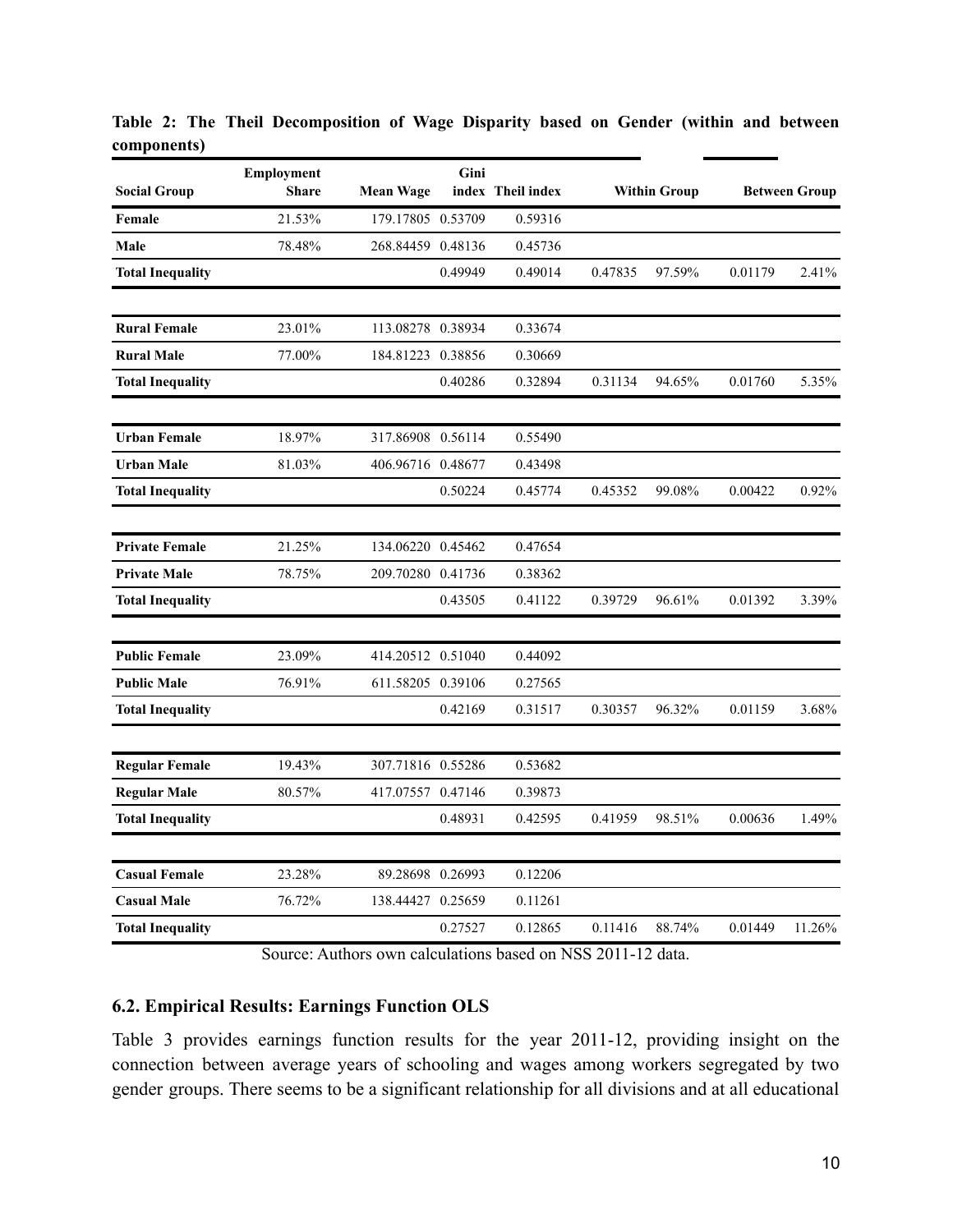levels, however, interestingly the impact of higher levels of education is significant for female workers as compared to male workers. Even when we compare between the two groups, females show a higher level of return on education across the educational levels as compared to the males depicting the importance of increasing incentives and promoting female employment opportunities in the skewed labour market. However, it is important to remember that the female workers document a lower base level as compared to the male worker.

The mean log wages are 5.203 for males and 4.688 for females. The gender wage gap between female and male workers is - 0.715 implying a significantly lower level of female wage. As expected, all the characteristic variables are significant factors of wage for male and female, the gender gap portrays that this gap varies across variables of education, sector, industry and type of work.

Table 3 also documents varied and uneven disparities across occupation i.e., presence of job discrimination between male and female worker. The negative coefficients signify an advantage for female workers, and this is visible at middle and low skilled occupations (NCO 5 and below). However, an advantage to male workers for both regular and casually employed in occupations requiring high and middle to high skills (NCO 1 to NCO 4), and also low skill (NCO 9). Interestingly, despite the presence of advantage to female workers in certain occupations, the absolute advantage is not very significant. The regular sector contributes more towards inequality as compared to the casual sector, which is contrary to the popular perception of higher wage inequalities and discrimination in casual employment.

The increase in wages with each additional educational level is quite high for highschool against graduate, showing an inflated contribution of middle level educated workers as part of casual employment, since our data considers both regular and casual workers. The summary statistics of the independent variables are presented in the Appendix table 1.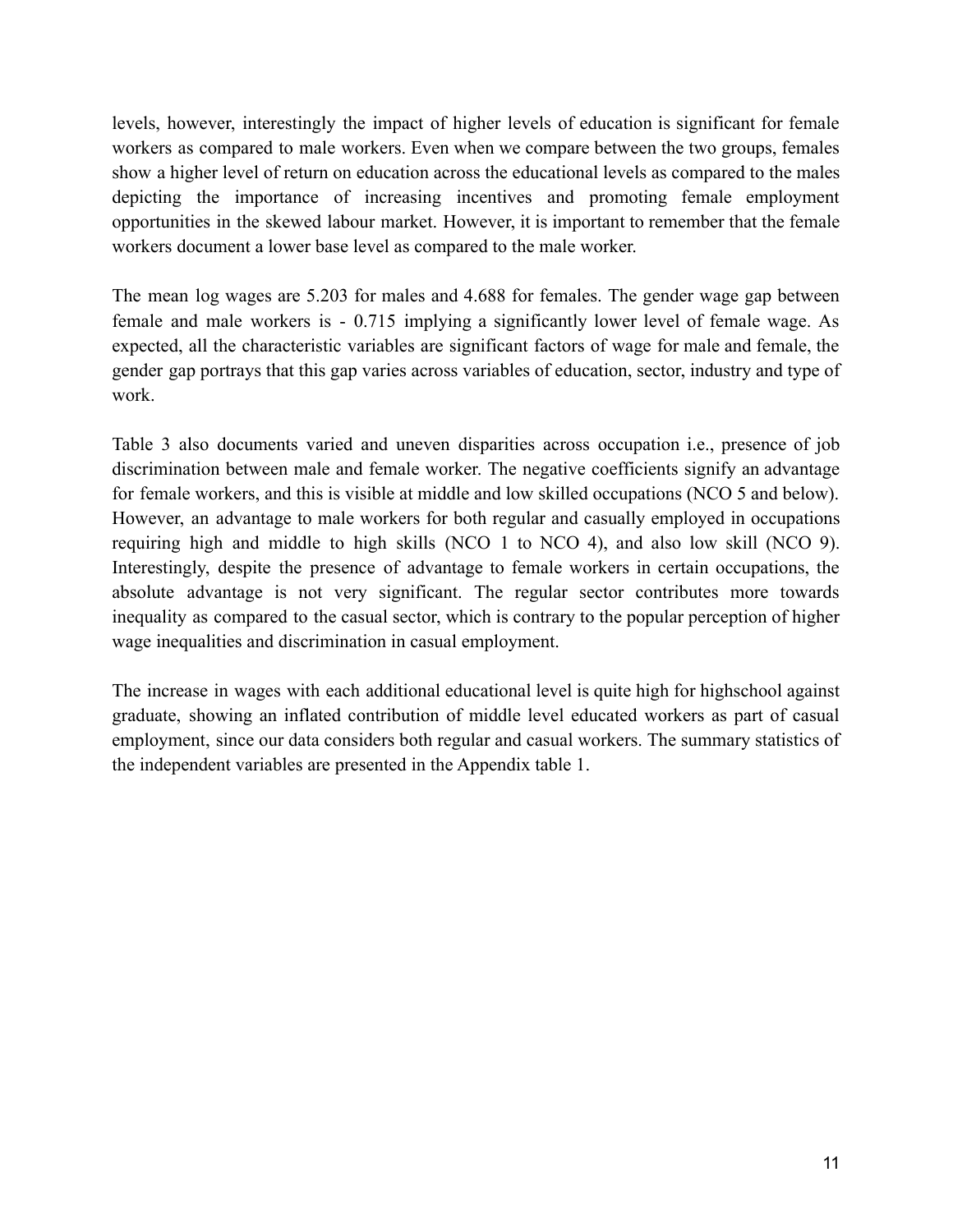|                     |             | <b>Males</b> |         |          |             | <b>Females</b> |         |          |
|---------------------|-------------|--------------|---------|----------|-------------|----------------|---------|----------|
|                     | coeff       | std err      | t-value | P >  t   | coeff       | std err        | t-value | P >  t   |
|                     |             |              |         |          |             |                |         |          |
| Age                 | 0.024773    | 0.001524     | 16.26   | 0.00     | 0.013878    | 0.003470       | 4.00    | 0.00     |
| Agesq               | $-0.000198$ | 0.000021     | $-9.54$ | $0.00\,$ | $-0.000096$ | 0.000047       | $-2.05$ | 0.04     |
| <b>Bprim</b>        | $-0.009764$ | 0.008702     | $-1.12$ | 0.26     | 0.068213    | 0.020210       | 3.38    | 0.00     |
| Prim                | 0.020245    | 0.007850     | 2.58    | 0.01     | 0.050584    | 0.019270       | 2.62    | 0.01     |
| <b>Secon</b>        | 0.156918    | 0.008394     | 18.69   | 0.00     | 0.221950    | 0.025026       | 8.87    | 0.00     |
| Hsc                 | 0.215699    | 0.010639     | 20.27   | $0.00\,$ | 0.428002    | 0.031406       | 13.63   | $0.00\,$ |
| Grad                | 0.574489    | 0.011433     | 50.25   | 0.00     | 0.943504    | 0.026835       | 35.16   | 0.00     |
| Diploma             | 0.491060    | 0.016828     | 29.18   | 0.00     | 0.830421    | 0.043580       | 19.06   | 0.00     |
| Postgrad            | 0.805547    | 0.015551     | 51.80   | 0.00     | 1.153291    | 0.032156       | 35.87   | 0.00     |
| $NCO_1$             | 0.520062    | 0.047406     | 10.97   | $0.00\,$ | 0.233303    | 0.099552       | 2.34    | 0.02     |
| $NCO_2$             | 0.490435    | 0.047172     | 10.40   | 0.00     | 0.436872    | 0.099418       | 4.39    | 0.00     |
| $NCO_3$             | 0.236435    | 0.046974     | 5.03    | 0.00     | 0.225496    | 0.099681       | 2.26    | 0.02     |
| $NCO_4$             | 0.196814    | 0.047008     | 4.19    | 0.00     | 0.097898    | 0.101664       | 0.96    | 0.34     |
| $NCO_5$             | 0.032000    | 0.046213     | 0.69    | 0.49     | $-0.133924$ | 0.098781       | $-1.36$ | 0.18     |
| $NCO_6$             | $-0.104214$ | 0.046501     | $-2.24$ | 0.03     | $-0.240565$ | 0.098280       | $-2.45$ | 0.01     |
| $NCO_7$             | 0.142181    | 0.045659     | 3.11    | 0.00     | $-0.146047$ | 0.097473       | $-1.50$ | 0.13     |
| $NCO_8$             | 0.205834    | 0.046037     | 4.47    | 0.00     | $-0.103308$ | 0.099511       | $-1.04$ | 0.30     |
| $NCO_9$             | $-0.026188$ | 0.045446     | $-0.58$ | 0.56     | $-0.094254$ | 0.096761       | $-0.97$ | 0.33     |
| Public              | 0.473425    | 0.008291     | 57.10   | 0.00     | 0.354835    | 0.018472       | 19.21   | 0.00     |
| urban               | 0.175490    | 0.006233     | 28.15   | $0.00\,$ | 0.211325    | 0.015731       | 13.43   | 0.00     |
| Regular             | 0.214137    | 0.007478     | 28.63   | 0.00     | 0.007714    | 0.017548       | 0.44    | 0.66     |
| cons                | 4.137947    | 0.052505     | 78.81   | $0.00\,$ | 4.033239    | 0.114095       | 35.35   | 0.00     |
| <b>R-squared</b>    | 0.5157      |              |         |          | 0.4662      |                |         |          |
| Adj-R2              | 0.5155      |              |         |          | 0.4653      |                |         |          |
| <b>Observations</b> | 50,746      |              |         |          | 13,178      |                |         |          |

**Table 3: Earnings Function OLS Results in Regular Salaried and Casual Workers Segregated by Gender (2011- 12)**

**Source**: Author's own calculations using NSSO data 2011-1

*Notes: p > 0.10 = insignificant variable ; 0.01 < p < 0.05 = significant at 90 per cent level of confidence; 0.01 < p < 0.05 = significant at 95 per cent; p < 0.01 = significant at 99 per cent level of confidence.*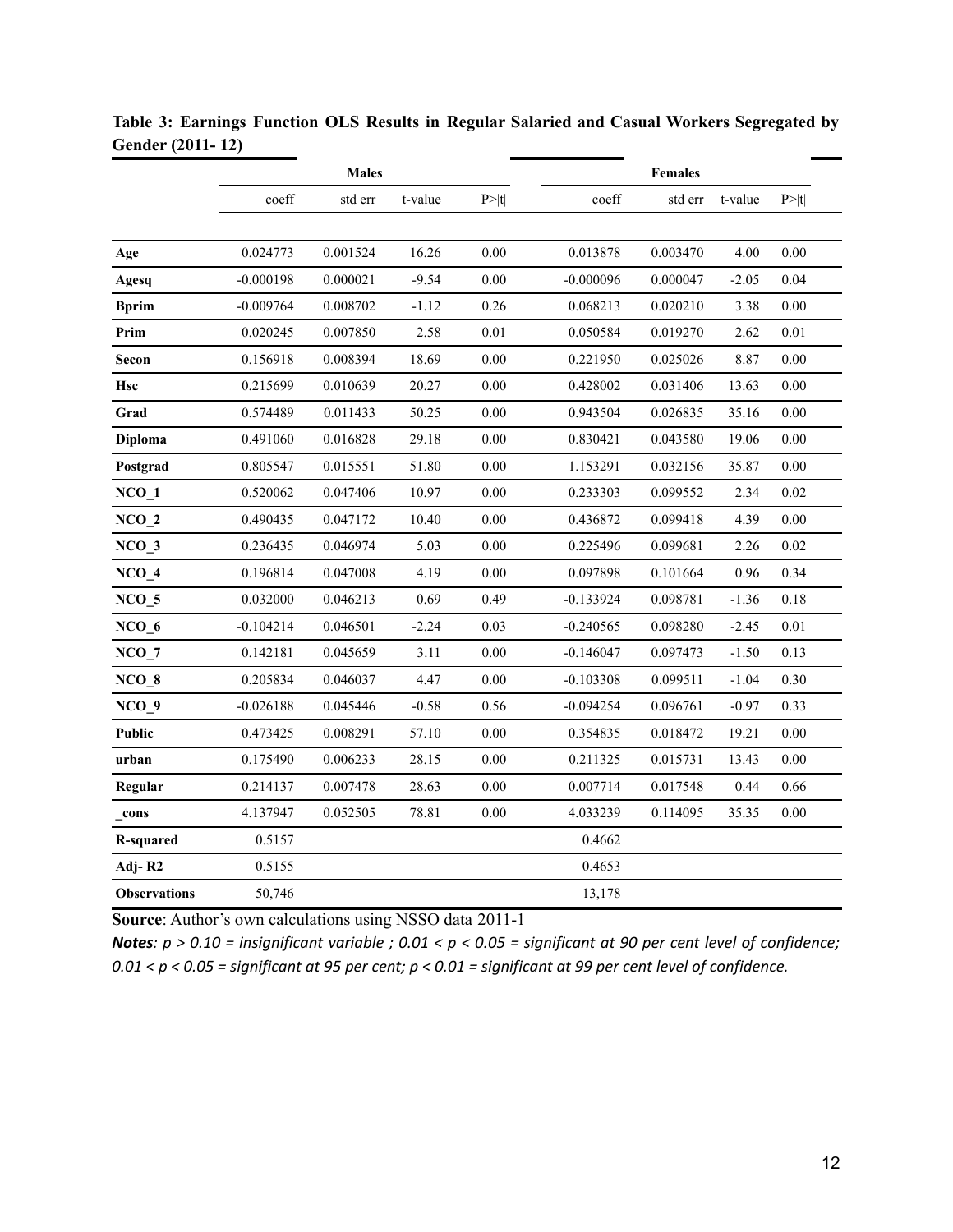|                     | <b>Males</b> | <b>Females</b> |
|---------------------|--------------|----------------|
| Prim                | 0.40%        | 1.01%          |
| Secon               | 4.56%        | 5.71%          |
| <b>Hsc</b>          | $2.94\%$     | 10.30%         |
| Grad                | 11.96%       | 17.18%         |
| Postgrad            | 11.55%       | 10.49%         |
| Diploma (after HSC) | 13.77%       | 20.12%         |

**Table 4: Average Rate of Return on Education for males and females (2011-12)**

**Source**: Author's own calculation using NSS data 2011- 12

*Note: The rate of return is calculated as relative to the previous level of education (additional years of schooling is taken to estimate the return on education), the figures are not absolute terms. The levels of education are at par with the standard years used in existing literature. The omitted category of dummy variable is for workers who are illiterate or have less than 2 years of formal schooling/ or less than 2 years of formal education. We consider below primary education for those individuals who have not completed below primary or have less than 4 formal years of schooling.*

*Additional year of schooling is considered as follows. 05 for primary; 03 for secondary; 02 for HSC; 02 for diploma; 03 for graduation and 02 for post graduation.*

## **6.3. Empirical Results: The Blinder Oaxaca Decomposition**

Table 5a gives results using the actual notations of E, C, U and D as given by Blinder-Oaxaca  $(1973)^5$ . Along with portion of endowment and discrimination, an "unexplained component" of discrimination (U) is given. Results clearly indicate a high raw wage differential of 51.5 per cent, which is divided into three portions of which the endowment is significantly low at 3.1 per cent percent and a much higher indispensable discrimination (coefficient) is 37.9. The third component, or the interaction term is the "unexplained portion of the raw differential" is 10.5 per cent. The results are a glaring witness to significantly large amount of discrimination against females in the Indian labour market.

Table 5b summarises endowment, discrimination and interaction components as a percentage of total difference in wage. Results indicate a negligible endowment component as compared to discrimination component. The endowment component is 3.59 per cent as part of the total difference in the wage gaps. Nevertheless discrimination explains almost 94 per cent of lower wages and interaction is 2.42 per cent. However, difference in endowments maybe due to past discrimination that is difficult to measure directly. Comparing the results with similar literatute using NSS data for previous rounds, show a greater and increasing share of discrimination over the decades against female workers; with the share of unexplained difference- as part of total discrimination also increasing over the years (Lama & Majumder, 2018).

 $<sup>5</sup>$  Also see Notes (3)</sup>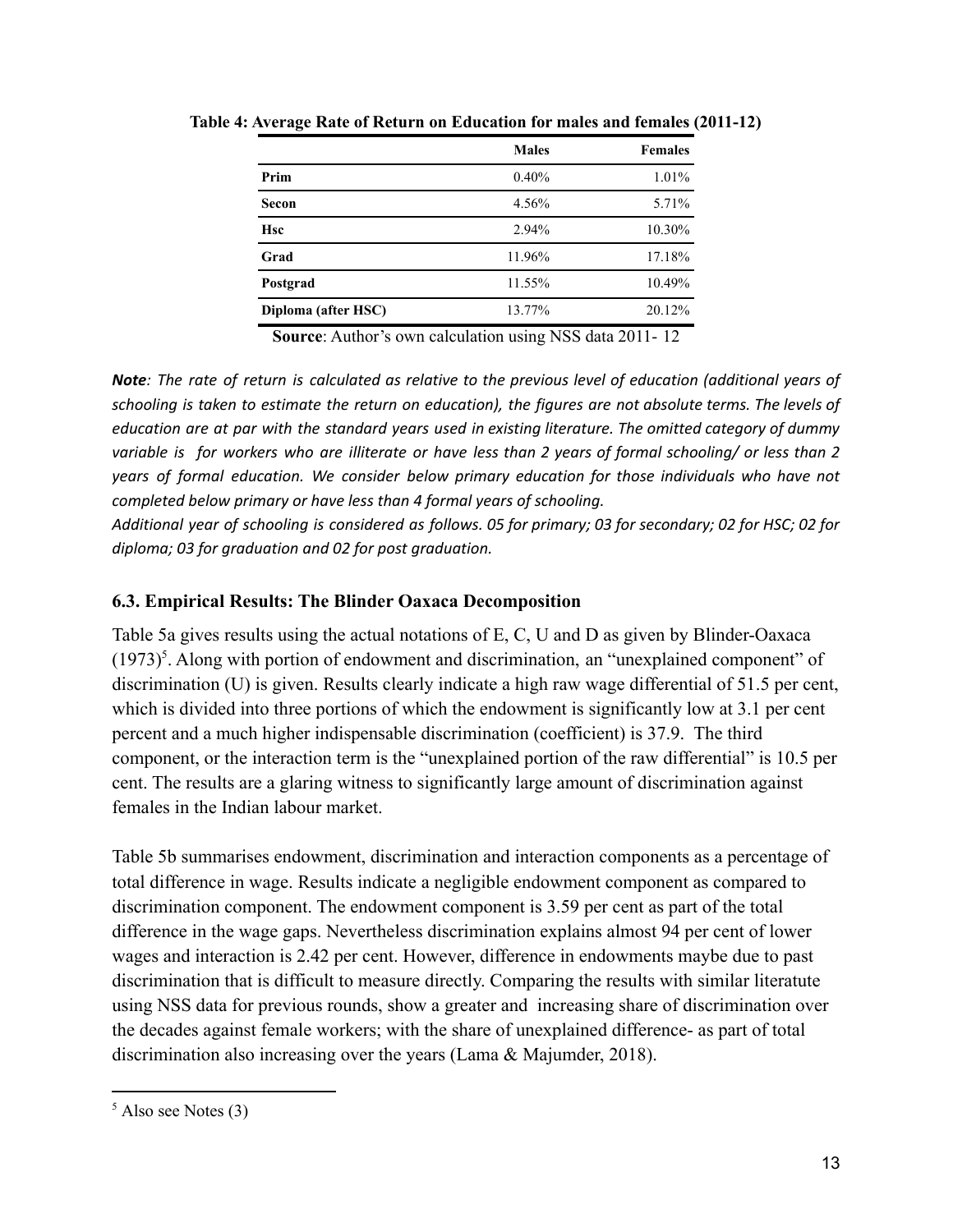Table 6 examines the contribution of each individual independent variable to the wage gap. Here, decomposition results of endowment, coefficient (discrimination) and a third interaction components in the earnings function is shown. The positive numbers indicate advantage to male workers and negative numbers indicate advantage to female workers. Looking at levels of education, graduation and post graduation are significant in their effects on wage gaps. Females show an earning advantage of 5.79 per cent and 5.65 per cent at graduate and postgraduate levels of education. But this small contribution in favour of females is diminished by the large constant term (20.33 percent) favouring the male workers.

| <b>Components of Decomposition</b>  | <b>Males vs Females</b> |
|-------------------------------------|-------------------------|
| Amount attributable:                | 41.0                    |
| - due to endowments $(E)$ :         | 3.1                     |
| - due to coefficients $(C)$ :       | 37.9                    |
| Shift coefficient $(U)$ :           | 10.5                    |
| Raw differential $(R)$ {E+C+U}:     | 51.5                    |
| Adjusted differential (D) ${C+U}$ : | 48.4                    |
| Endowments as $\%$ total (E/R):     | 6.0                     |
| Discrimination as $%$ total (D/R):  | 94.0                    |

**Table 5a: Summary of the Blinder-Oaxaca Decomposition Results (fig. In percentages)**

**Source:** Author's own calculations based on NSS data 2011-12.

| Table 5 b: The Blinder- Oaxaca Decomposition Results Components as a percentage of Total |  |
|------------------------------------------------------------------------------------------|--|
| <b>Difference</b>                                                                        |  |

| <b>Components of Decomposition</b> | <b>Males vs Females</b> | $\frac{0}{0}$     |
|------------------------------------|-------------------------|-------------------|
| Due to endowment                   | 0.01851                 | 3.59%             |
| Due to coefficients                | 0.48408                 | 93.99%            |
| Due to interaction                 | 0.01246                 | $2.42\%$          |
| <b>Total Difference</b>            |                         | $0.51505$ 100.00% |

**Source**: Author's own calculations based on NSS data 2011-12

Age factor is observed to have a significant impact on gender discrimination. Also interesting observation is that gender discrimination is greater in regular sectors as compared to casual sector, and this is quite contrary to usually perceived phenomenon of discrimination for casual workers. The amount attributable to coefficients is greater for graduates, post graduates and regular workers, while the first two favour the female worker, the later is a significant duscrimination against the female workers.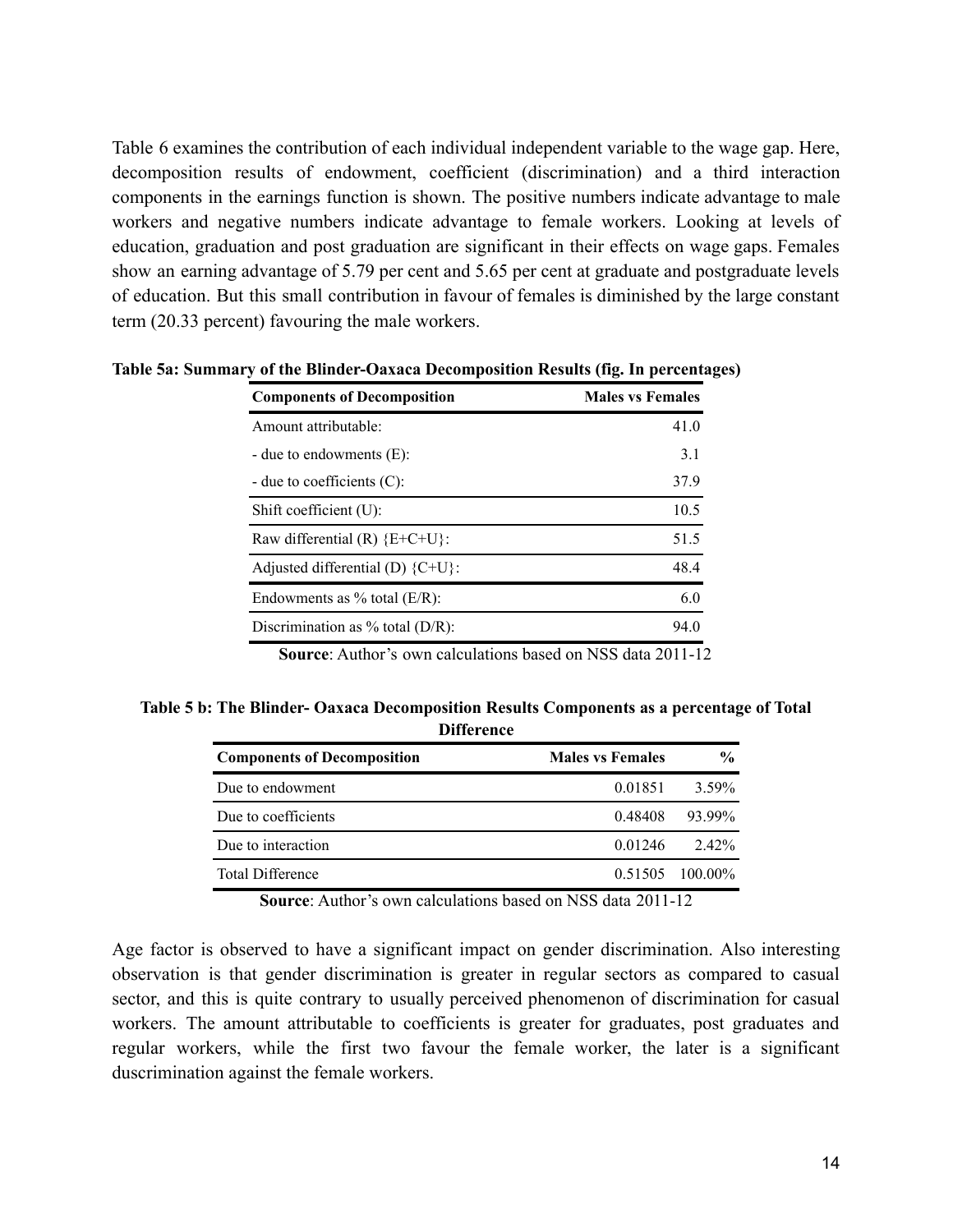|                  | <b>Endowments</b> | $\frac{0}{0}$ | <b>Coefficients</b> | $\frac{0}{0}$ | Interaction | $\frac{0}{0}$ | <b>Total Difference</b> |
|------------------|-------------------|---------------|---------------------|---------------|-------------|---------------|-------------------------|
| Age              | $-0.011236$       | $-2.18%$      | 0.386804            | 75.10%        | $-0.008821$ | $-1.71%$      | 71.21%                  |
| Agesq            | 0.004923          | 0.96%         | $-0.140292$         | $-27.24%$     | 0.005241    | 1.02%         | $-25.27%$               |
| <b>Bprim</b>     | 0.000777          | 0.15%         | $-0.007314$         | $-1.42%$      | $-0.000889$ | $-0.17%$      | $-1.44%$                |
| Prim             | 0.001474          | 0.29%         | $-0.003308$         | $-0.64%$      | $-0.000884$ | $-0.17%$      | $-0.53%$                |
| Secon            | 0.013926          | 2.70%         | $-0.004182$         | $-0.81%$      | $-0.004081$ | $-0.79%$      | 1.10%                   |
| <b>Hsc</b>       | 0.013861          | 2.69%         | $-0.009256$         | $-1.80%$      | $-0.006876$ | $-1.33%$      | $-0.44%$                |
| Grad             | 0.005707          | 1.11%         | $-0.033313$         | $-6.47%$      | $-0.002232$ | $-0.43%$      | $-5.79%$                |
| Diploma          | 0.004139          | 0.80%         | $-0.007155$         | $-1.39%$      | $-0.001691$ | $-0.33%$      | $-0.91%$                |
| Postgrad         | $-0.014510$       | $-2.82%$      | $-0.018885$         | $-3.67%$      | 0.004375    | 0.85%         | $-5.63%$                |
| $NCO_1$          | $-0.002758$       | $-0.54%$      | 0.013719            | 2.66%         | $-0.003389$ | $-0.66%$      | 1.47%                   |
| $NCO_2$          | $-0.005227$       | $-1.01%$      | 0.003267            | 0.63%         | $-0.000641$ | $-0.12%$      | $-0.51%$                |
| $NCO_3$          | $-0.001115$       | $-0.22%$      | 0.000599            | 0.12%         | $-0.000054$ | $-0.01%$      | $-0.11%$                |
| $NCO_4$          | 0.001515          | 0.29%         | 0.003000            | 0.58%         | 0.001531    | 0.30%         | 1.17%                   |
| NCO <sub>5</sub> | $-0.002475$       | $-0.48%$      | 0.009759            | 1.89%         | 0.003066    | 0.60%         | 2.01%                   |
| $NCO_6$          | 0.007745          | 1.50%         | 0.011912            | 2.31%         | $-0.004390$ | $-0.85%$      | 2.96%                   |
| $NCO_7$          | $-0.006903$       | $-1.34%$      | 0.033618            | 6.53%         | 0.013623    | 2.65%         | 7.83%                   |
| $NCO_8$          | $-0.005101$       | $-0.99%$      | 0.014331            | 2.78%         | 0.015263    | 2.96%         | 4.76%                   |
| $NCO_9$          | 0.006524          | 1.27%         | 0.033584            | 6.52%         | $-0.004711$ | $-0.91%$      | 6.87%                   |
| <b>Public</b>    | $-0.004926$       | $-0.96%$      | 0.019098            | 3.71%         | $-0.001646$ | $-0.32%$      | 2.43%                   |
| urban            | 0.011730          | 2.28%         | $-0.011566$         | $-2.25%$      | $-0.001989$ | $-0.39%$      | $-0.35%$                |
| Regular          | 0.000436          | 0.08%         | 0.084949            | 16.49%        | 0.011657    | 2.26%         | 18.84%                  |
| constant         | 0.000000          | $0.00\%$      | 0.104708            | 20.33%        | 0.000000    | $0.00\%$      | 20.33%                  |
| Subtotal         | 0.018507          | 3.59%         | 0.484078            | 93.99%        | 0.012463    | 2.42%         | 100.00%                 |

**Table 6: Relative contribution to decomposition using different variables**

**Source:** Author's own calculations based on NSS data 2011-12

Differentiated wage rate across age, sector, type of work, level of education is noted. After education, the wage differentials are substantially greater for NCO divisions 7, 8 and 9<sup>6</sup> and favour the male workers, showing a more pronounced wage gap. Using the wage structure of the male worker, we find that 18.84 per cent of the total difference is attributable to the regular sector. Within the regular wage structure, 0.08 per cent difference is attributable to characteristics (or endowments) and 16.49 per cent is attributable to discrimination. An unexplained part of the wage differential is 2.26 per cent. There is a marginal yet favourable treatment of female workers

<sup>&</sup>lt;sup>6</sup> Division 7, 8 and 9 are Craft & Related trade workers; Skilled Agri and Fishery workers; and Elementary Occupations respectively.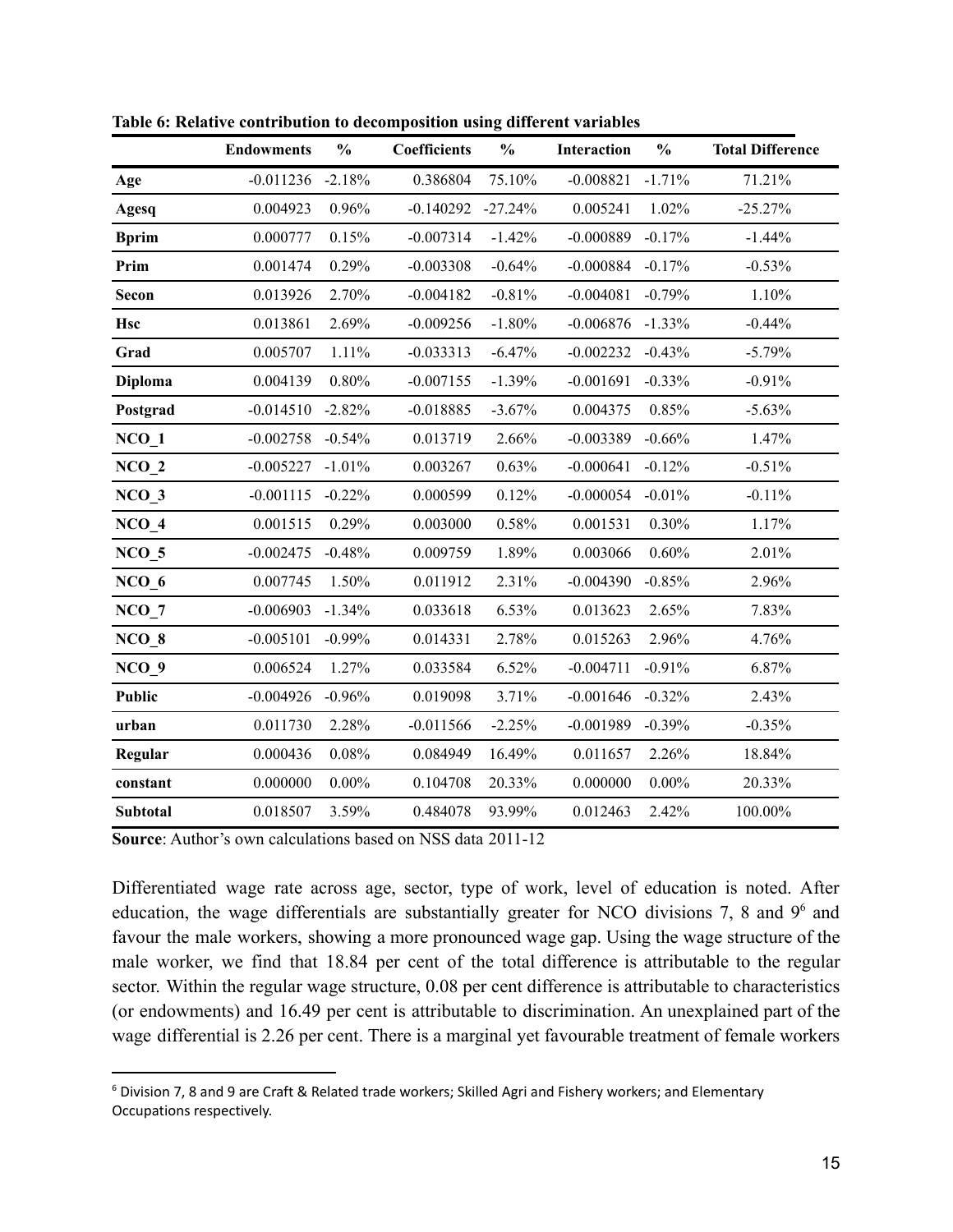in NCO 2 (Professionals) and NCO 3 (Technicians and Associate Professionals), the adjusted differential of 0.12 per cent and 0.01 per cent respectively shows a miniscule earning advantage favouring the female workers in these divisions. Within the occupational divisions, there seems to be highest inequalities and observed significant discrimination at NCO 7 (Craft and Related Trade Workers) accounting for 7.83 per cent of total wage differential.

## **7. Discussion**

Our results have shown that across most variables the discrimination is greater than endowment, even though we cannot say the that unexplained portion was adequately discriminatory. This may be because our data does not take into account the human capital differences between workers in the Indian labour market. Many women, for example, remain excluded from the labour force given their added responsibilities for caring and other household obligations (Kingdon, 1998 and Agarwal, 2013). The exceptions are urban sector where the discrimination componet is negative and favours the female and middle to higher levels of education, where both endowments and discrimination components are negligible but favour the female worker. Our findings concur with some other studies analysing gender gaps. Interestingly, during 1999-00 to 2009-10, gender wage gaps reduced slightly from 58.9 per cent to 52.1 per cent, where a larger gap was attributed due to unexplained components. However, post that explained portion has been reduced and unexplained portion has been rising, suggesting labour market favouring men (Gupta, 2015).

Theil results indicated that the gender inequalities were greater in urban areas than in rural ones and interestingly, we see a higher inequality for regular female workers than for casual that may be attributed to a prevalence of substantially lower wages in the first place. Decomposition results showed a stark inequality in the composition of male and female workers. And that even among those employed as regular workers, 71 per cent female workers have no written job contract and more than half are not eligible for paid leave. Earnings function results show that higher education is a useful asset for women who show increasing returns than males at each subsequent level of education. Blinder Oaxaca sheds light on prevalent discrimination against women in the Indian Labour Market. Where the discrimination componenet explained for 94 per cent and endowment component is observed at 3.59 per cent of the total wage gap.

At many occasions it is observed that low investments in education, or in poor quality education, difficulties in accessing higher education, even low investment in adequate nutrition and health for girls from an early age result in a 'pre-labour market discrimination', overall termed as 'lower social capital' (Das & Dutta 2007). As noticed earlier, large coefficient differential observed in case of most variables, suggest a discriminatory attitude towards women that has existed for generations and encompassed centuries of unfavourable status of females in the economic and social structure of our country. It is otherwise documented in literature that unequal labour market outcomes are stemming from some discrimination in the past that has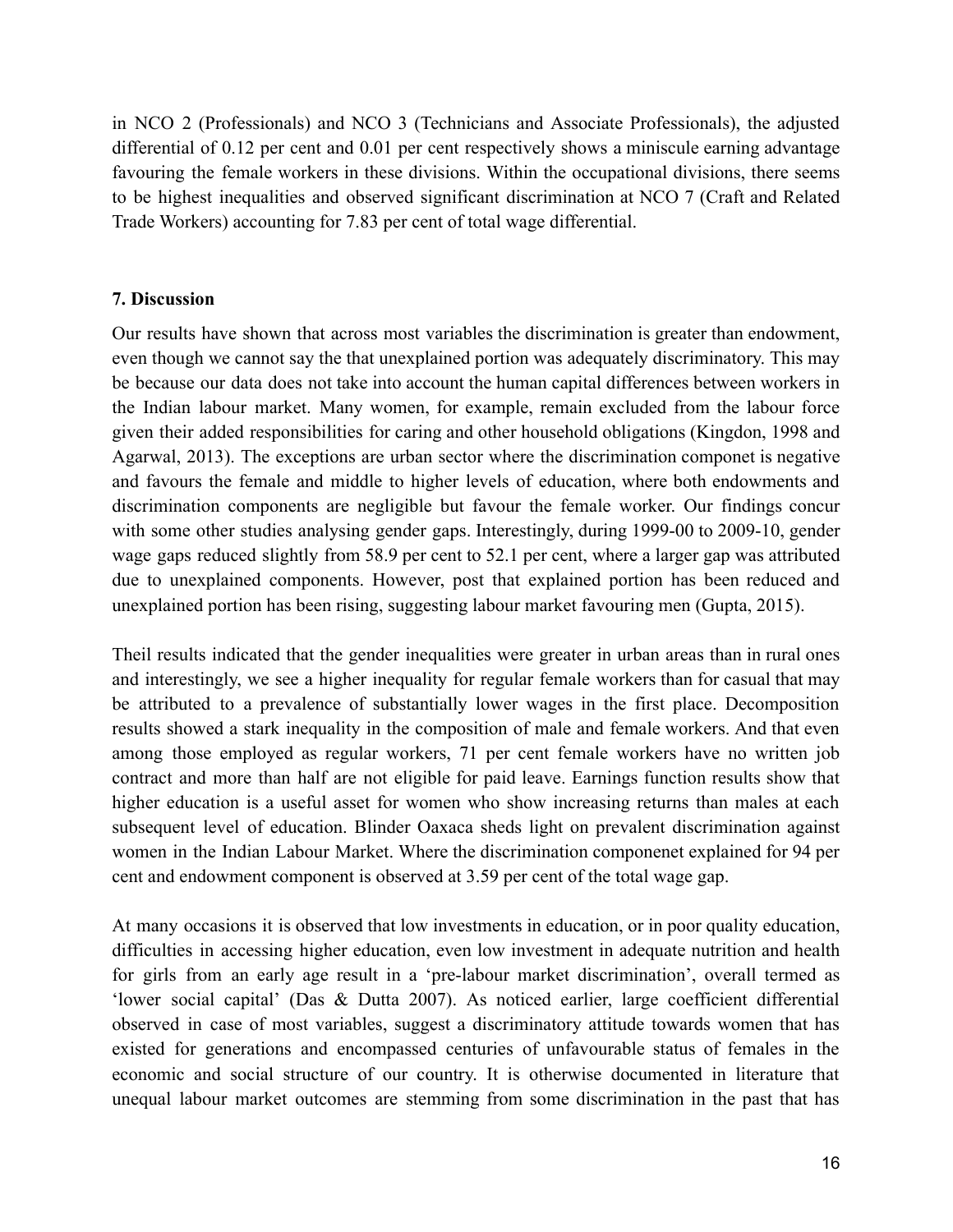limited the earnings and maintained deprivation for women workers. The findings provided by these decomposition provide important insights into prevalent discrimination in education, sector, ocupation and type of work.

The Sustainable Development Goal 8 deals with the creation and sustenance of 'productive employment' that emphasises achieving equal and sustainable employment for both men and women along with "equal pay for work of equal value". In context of present Indian scenario, Goal 8 therefore calls for sincere efforts for improving access to labour market through training programs, creation of skills development programs specially designed for women that incorporates dealing with complexities such as child care, maternity benefits, providing transportation and even safety that otherwise create barriers for women to access the labour market and newer opportunities to work and grow. Despite of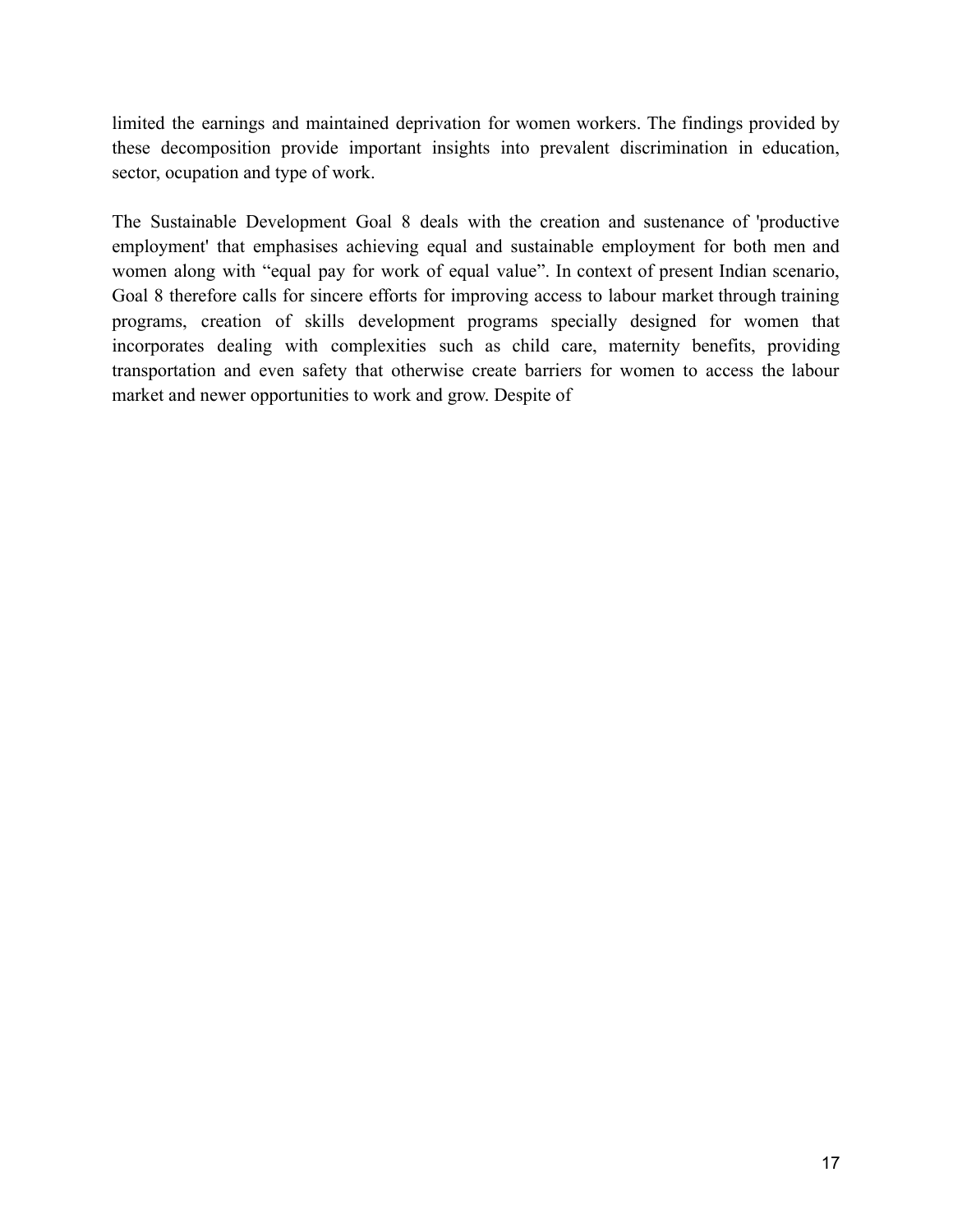| Appendix Table 1. |  |
|-------------------|--|
|-------------------|--|

| <b>Variables</b>                                                                                                                                                                                       | <b>Description of the Variables</b>                        | <b>Persons</b> |                 |           | Male            |           | Female          |
|--------------------------------------------------------------------------------------------------------------------------------------------------------------------------------------------------------|------------------------------------------------------------|----------------|-----------------|-----------|-----------------|-----------|-----------------|
|                                                                                                                                                                                                        |                                                            | Mean           | <b>Std. Dev</b> | Mean      | <b>Std. Dev</b> | Mean      | <b>Std. Dev</b> |
| lwage                                                                                                                                                                                                  | Logarithm of daily wage (in rupees)                        | 5.092916       | 0.8540266       | 5.203781  | 0.8089961       | 4.688734  | 0.891212        |
| Age                                                                                                                                                                                                    | Age in years                                               | 34.86678       | 10.75851        | 34.69251  | 10.80917        | 35.50212  | 10.54779        |
| agesq                                                                                                                                                                                                  | Age squared                                                | 1331.436       | 789.1122        | 1320.406  | 792.179         | 1371.648  | 776.5325        |
| <primary< td=""><td>if completed below primary education=1; 0<br/>otherwise</td><td>0.1027378</td><td>0.3036184</td><td>0.1051904</td><td>0.3068017</td><td>0.093796</td><td>0.2915557</td></primary<> | if completed below primary education=1; 0<br>otherwise     | 0.1027378      | 0.3036184       | 0.1051904 | 0.3068017       | 0.093796  | 0.2915557       |
| Primary                                                                                                                                                                                                | if completed primary education=1; 0 otherwise              | 0.131901       | 0.3383857       | 0.1381715 | 0.3450833       | 0.1090405 | 0.3117018       |
| Secondary                                                                                                                                                                                              | if completed secondary education=1; 0 otherwise            | 0.1135371      | 0.3172507       | 0.1270431 | 0.3330245       | 0.064298  | 0.2452924       |
| <b>HSC</b>                                                                                                                                                                                             | if completed higher secondary=1; 0 otherwise               | 0.0690117      | 0.2534761       | 0.0759827 | 0.264973        | 0.0435975 | 0.2042056       |
| Grad                                                                                                                                                                                                   | if completed graduation=1; 0 otherwise                     | 0.0950231      | 0.2932491       | 0.096325  | 0.2950394       | 0.0902765 | 0.2865884       |
| Diploma                                                                                                                                                                                                | if completed diploma/ certificate course=1; 0<br>otherwise | 0.0249938      | 0.1561073       | 0.0260665 | 0.1593348       | 0.0210829 | 0.1436661       |
| Postgrad                                                                                                                                                                                               | if completed post graduation=1; 0 otherwise                | 0.0444341      | 0.2060592       | 0.041726  | 0.1999643       | 0.0543073 | 0.2266317       |
| $NCO_1$                                                                                                                                                                                                | if belongs to $NCO1=1$ ; 0 otherwise                       | 0.0385665      | 0.1925609       | 0.0360223 | 0.1863474       | 0.047842  | 0.2134398       |
| $NCO_2$                                                                                                                                                                                                | if belongs to $NCO2=1$ ; 0 otherwise                       | 0.0516018      | 0.2212234       | 0.0490263 | 0.215925        | 0.0609912 | 0.2393233       |
| NCO <sub>3</sub>                                                                                                                                                                                       | if belongs to $NCO3=1$ ; 0 otherwise                       | 0.0508742      | 0.2197425       | 0.0498103 | 0.217555        | 0.0547528 | 0.2275058       |
| $NCO_4$                                                                                                                                                                                                | if belongs to $NCO4=1$ ; 0 otherwise                       | 0.042473       | 0.2016673       | 0.0458035 | 0.2090607       | 0.0303312 | 0.1715035       |
| $NCO_5$                                                                                                                                                                                                | if belongs to $NCO5=1$ ; 0 otherwise                       | 0.0733198      | 0.2606628       | 0.0772979 | 0.2670662       | 0.0588169 | 0.2352907       |
| $NCO_6$                                                                                                                                                                                                | if belongs to NCO $6=1$ ; 0 otherwise                      | 0.0620961      | 0.2413319       | 0.055166  | 0.2283063       | 0.0873612 | 0.2823744       |
| $NCO_7$                                                                                                                                                                                                | if belongs to NCO $7=1$ ; 0 otherwise                      | 0.1537292      | 0.3606918       | 0.1639031 | 0.3701913       | 0.116638  | 0.3210006       |
| $NCO_8$                                                                                                                                                                                                | if belongs to NCO $8=1$ ; 0 otherwise                      | 0.0851012      | 0.2790344       | 0.0957285 | 0.2942215       | 0.0463571 | 0.2102652       |
| $NCO_9$                                                                                                                                                                                                | if belongs to NCO $9=1$ ; 0 otherwise                      | 0.4390836      | 0.4962792       | 0.4241851 | 0.4942235       | 0.4933995 | 0.4999754       |
| Public                                                                                                                                                                                                 | if working in public sector=1; $0=$ private sector         | 0.1501514      | 0.3572225       | 0.1471631 | 0.3542719       | 0.1610458 | 0.3675871       |
| Urban                                                                                                                                                                                                  | if working in urban area=1; 0= rural area                  | 0.366312       | 0.4817999       | 0.3782602 | 0.4849578       | 0.3227524 | 0.4675466       |
| Regular                                                                                                                                                                                                | If regular worker=1; $0$ = casual worker                   | 0.4558473      | 0.4980506       | 0.4680031 | 0.4989801       | 0.4115304 | 0.4921296       |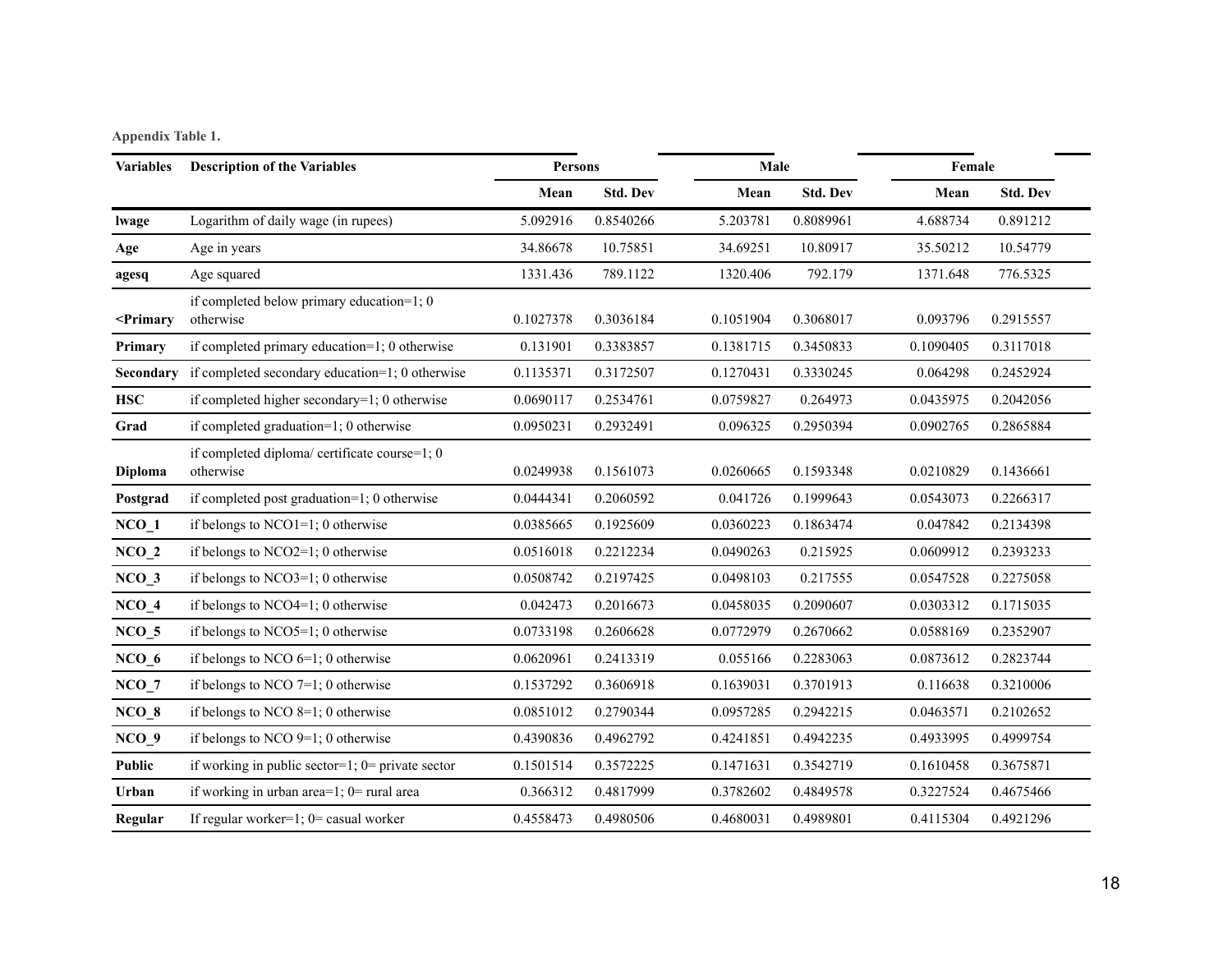**Source**: Author's own calculations based on NSS data 2011-12

*Notes: The sample consists of individuals aged 15 - 59 in the NSSO (2011-12). Standard deviations are not reported for dummy variables*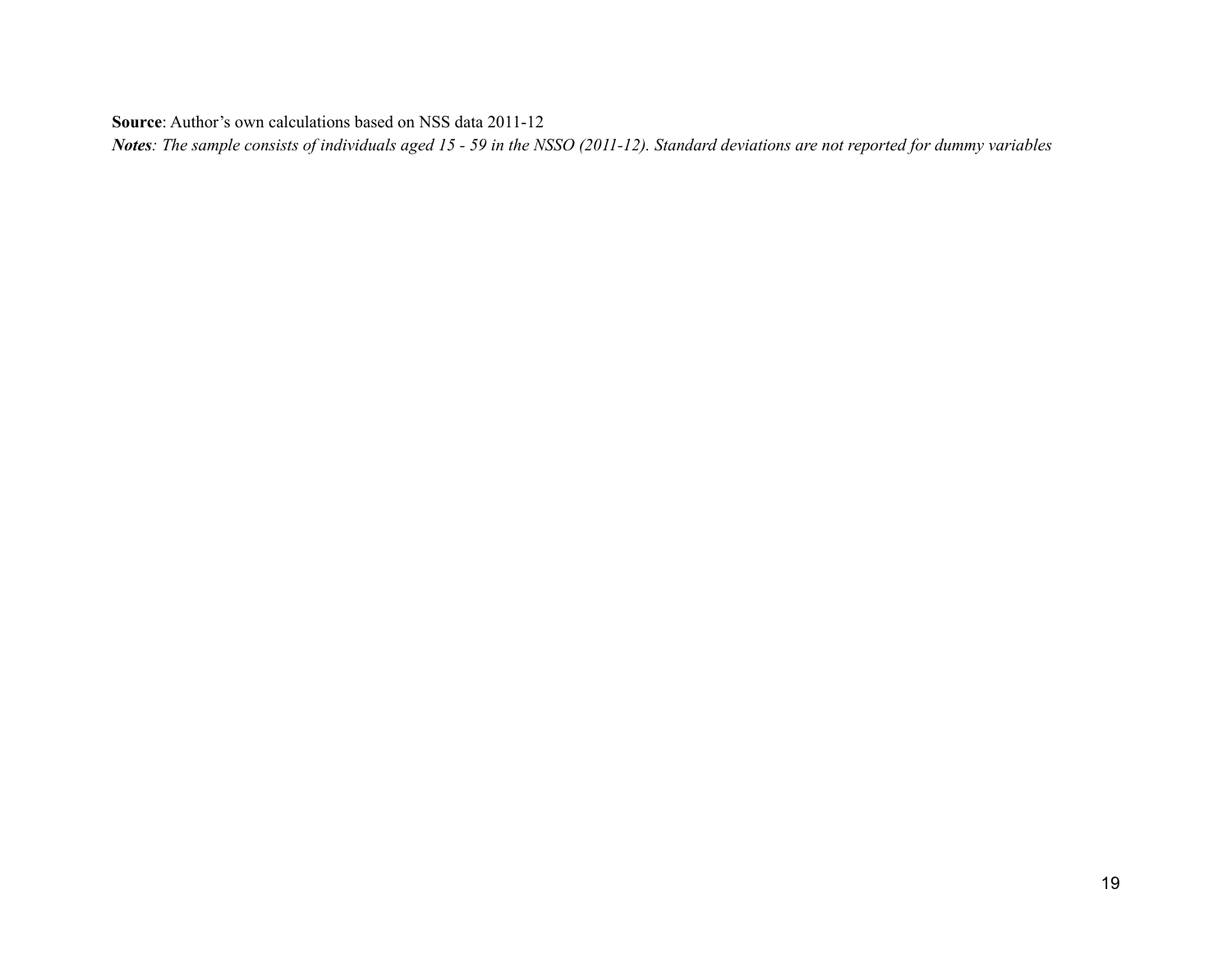#### **Notes**

1. Primary sector is represented by 'Section A' in the Broad Structure of NIC 2008, this sector includes: agriculture, forestry and fishing. Secondary sector and Tertiary are also mentioned under NIC 2008.

2. Classification of Occupations, dummy variable groups are: (for NCO1) if a person is occupied in Legislators, Senior Officials, Professionals and Associate Professionals then 1; otherwise 0. (for NCO2) If a person is occupied in/as Clerks, Service Workers, Shop and Market Sales Workers, Market Oriented Skilled Agri and Fishery Workers, Craft and Related Trade Workers, Plant and Machinery Operators and Assemblers then 1; otherwise 0. (for NCO3) if a person is occupied in/as Subsistence Agri and Fishery work, Elementary Occupations and Work not classified by occupations then 1; otherwise 0.

3. The results of decomposition are as per Blinder (1973) and his original components that use E, C, U and D. E is the "endowment component" of the decomposition which is the sum of the coefficient vector of the regressors of the high-wage group multiplied by the difference in group means between the male and female for the vector of regression. C is the "coefficient component" which is calculated as the total of the group means of female and the difference between the regression coefficients of male and female groups. U is the "unexplained component" of the differential. And D is the "portion of difference because of discrimination"  $(C + U)$ ; the total difference is  $E + C + U$ .

## **References**

Allison, Paul D. (1978). Measures of Inequality. *American Sociological Review.* 43(6), 865–80.

Balakarushna P., Mishra Udaya S. & Pattanayak, U. (2019). [Gender-Based Wage Discrimination in Indian](https://ideas.repec.org/a/spr/ijlaec/v62y2019i3d10.1007_s41027-019-00175-8.html) [Urban Labour Market: An Assessment](https://ideas.repec.org/a/spr/ijlaec/v62y2019i3d10.1007_s41027-019-00175-8.html). *[The Indian Journal of Labour Economics](https://ideas.repec.org/s/spr/ijlaec.html). Springer. The Indian Society of Labour Economics (ISLE)*. 62(3), 361-388.

Ben Jann. (2008). The Blinder–Oaxaca decomposition for linear regression models, *Stata Journal*. 8(4), 453-479.

Bhalla, S., & R. Kaur. (2011). Labour Force Participation of Women in India: Some Facts, Some Queries. Working Paper No. 40, *Asia Research Centre, London School of Economics*.

Böhm, M., J., von Gaudecker, Hans-Martin, Schran & Felix. Occupation Growth, Skill Prices, and Wage Inequality. *IZA Discussion Paper No. 12647*.

Charles-Coll & Jorge A. (2011). Understanding Income Inequality: Concept, Causes and Measurement. *International Journal of Economics and Management Sciences.* 1(1), 17–28.

Chatterjee, U., R. Murgai, & M. Rama. (2015). Job Opportunities along the Rural–Urban Gradation and Female Labour Force Participation in India. Working Paper No.7412, *World Bank, Policy Research*.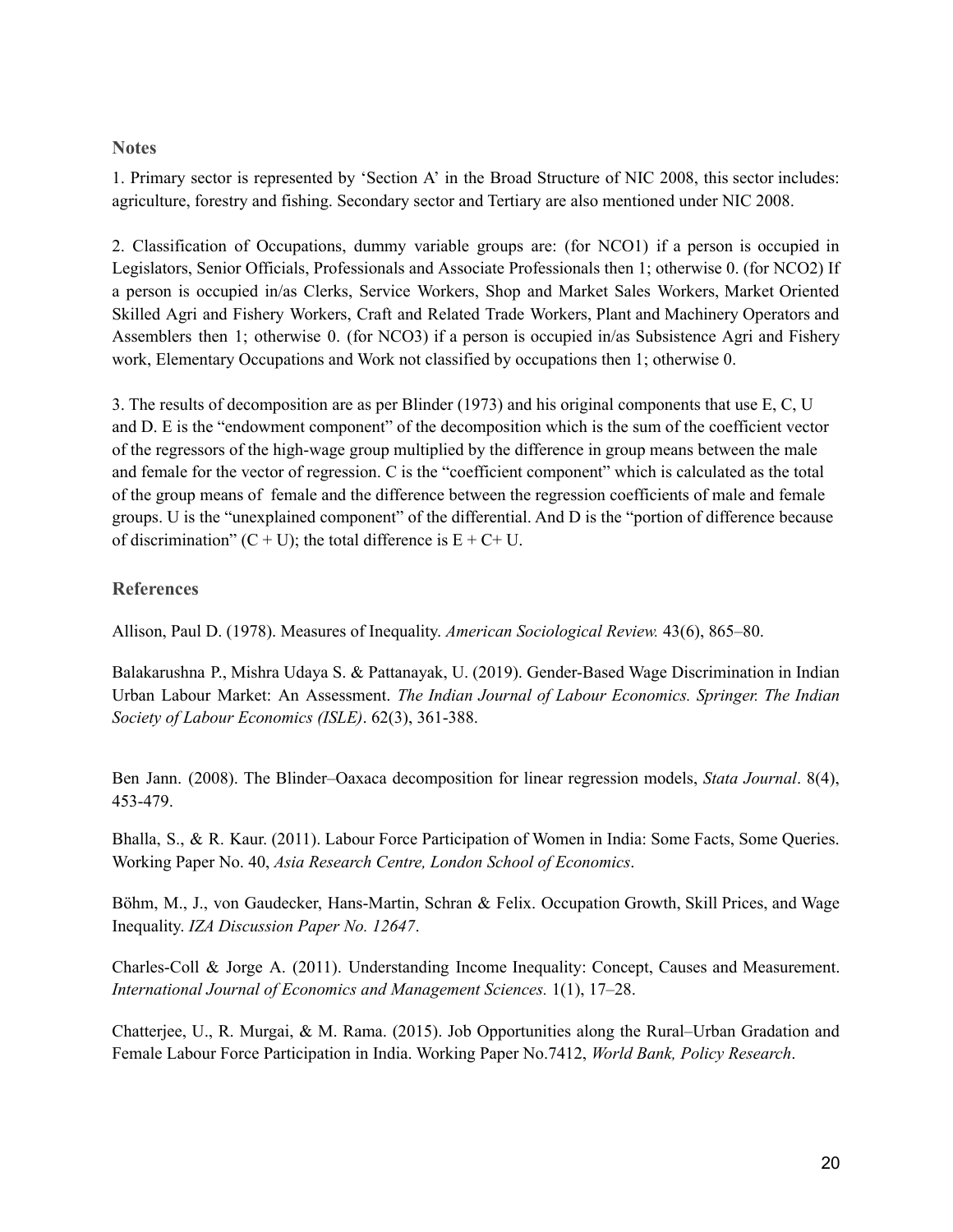Cunha, F., James J. Heckman, Lance L., & Dimitriy V. M. (2006). Interpreting the Evidence on Life Cycle Skill Formation. *In Handbook of the Economics of Education*, edited by E. Hanushek & F. Welch. 697–812. Amsterdam: North Holland.

Das, P. (2012). Wage inequality in India: Decomposition by sector, gender and activity status. *Economic & Political Weekly*. 47(50), 58- 64.

Dasgupta, S., & Verick, S. (eds.). (2016). Transformation of Women at Work in Asia: An Unfinished Development Agenda. *ILO/SAGE*. Geneva/New Delhi.

Deshpande, S & Deshpande, L.R. (1999). Gender based discrimination in the urban labour market. In Papola and Sharma (eds), 223-48.

Dolton, P. J. & Kidd, M. P. (1994). Occupational access and wage discrimination. *Oxford Bulletin of Economic Statistics*. 56, 457-474.

Esteve-Volart & Berta. (2004). Gender Discrimination and Growth: Theory and Evidence from India. *STICERD - Development Economics Papers.*

Kingdon, G. Gandhi. (1998). Does the labour market explain lower female schooling in India? *The Journal of Development Studies*. 35 (1), 39-65, DOI: 10.1080/00220389808422554

Goos, M., & Manning, A. (2007). Lousy and lovely jobs: The rising polarization of work in Britain. *Rev. Econ. Stat.* 89(1), 118–133.

Gurgand, M., Bourguignon, François, Fournier & Martin. (2007). Selection Bias Corrections Based on the Multinomial Logit Model. *Monte-Carlo Comparisons. Journal of Economic Surveys.* 21, 174-205. 10.2139/ssrn.555744.

ILO (2013). Women and men in the informal economy: A statistical picture (second edition) / *International Labour Office – Geneva: ILO*. International Labour Organization.

ILO (2013). Women and men in the informal economy: A statistical picture (second edition) / *International Labour Office – Geneva: ILO*. International Labour Organization.

International Labour Organization (2018). India Wage Report. *ILO, New Delhi*.

Jayadev, A., & Reddy, S. (2011). Inequalities and Identities. *SSRN Electronic Journal.* 10.2139/ssrn.1162275.

Kannan, K.P., & G. Raveendran. (2012). Counting and Profiling the Missing Labour Force. *Economic and Political Weekly.* 47 (6), 77–80.

Kijima, Y. (2006). Why did wage inequality increase? Evidence from urban India 1983–99. *Journal of Development Economics*, 8 (1), 97–117.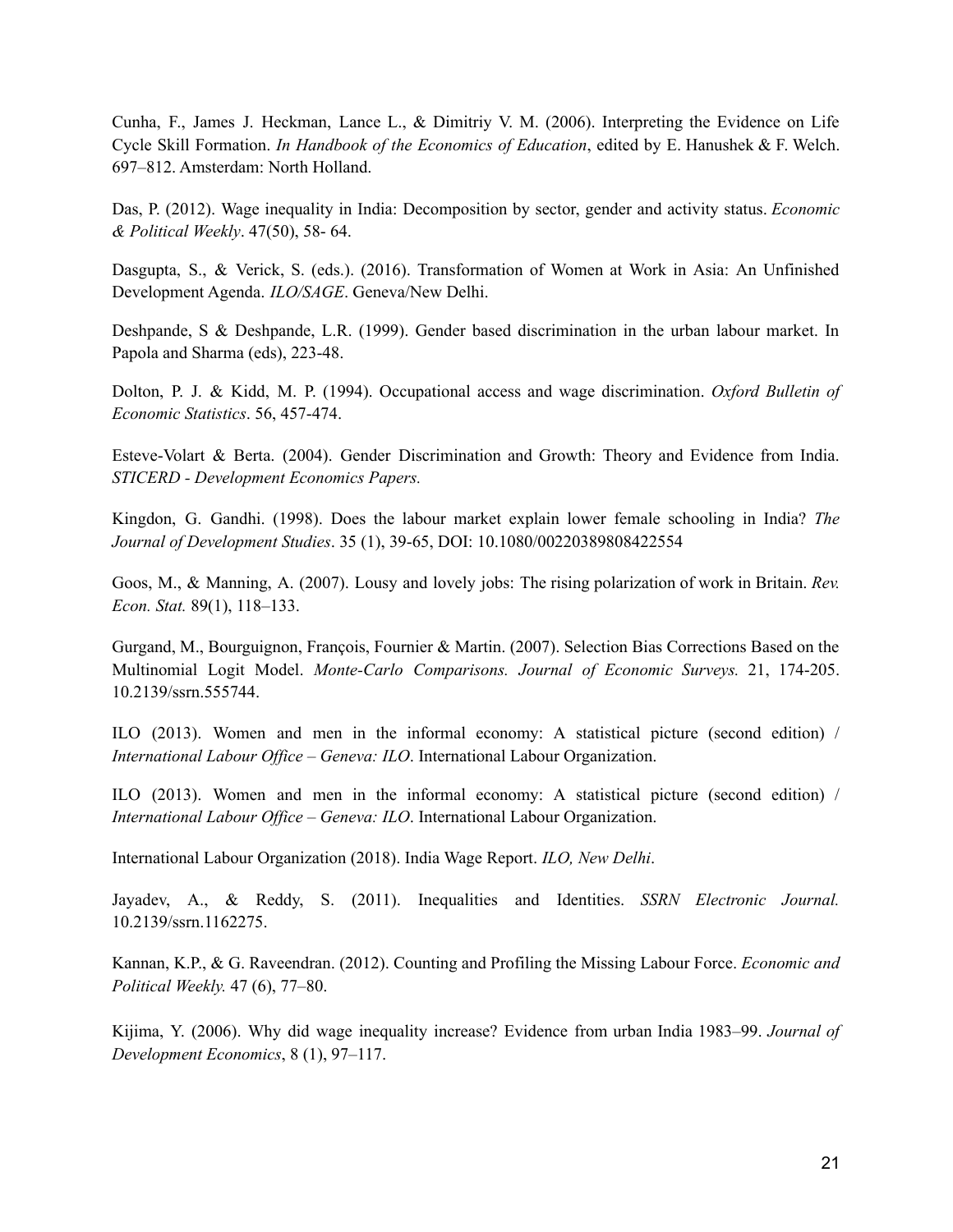Krishna, K. L., A. A. Erumban, & D. Kusumdas (2016). Structural Changes in Employment in India, 1980–2011. Working Paper No.262, *Centre for Development Economics, Delhi School of Economics*.

Kuriakose, F., & Kylasam I., D. (2020). Job Polarisation in India: Structural Causes and Policy Implications. *Indian Journal of Labour Economics.* 63, 247-266. DOI:10.1007/s41027-020-00216-7.

Lama, S. & Majumder, R. (2018). Gender inequality in wage and employment in Indian labour market. *Journal of Academic Research in Economics.* 10 (3), 482-500.

Leigh, A. (2007). How Closely Do Top Income Shares Track Other Measures of Inequality? 117 (524), F619–33.

Liao, T. (2016). THEILDECO: Stata module to produce refined Theil index decomposition by group and quantile. *Statistical Software Components S458187*, Boston College Department of Economics.

Louis, C. & Maria M. (2013). Exploring the public-private sector wage gap in European countries, *IZA Journal of European Labor Studies*. 2 (1), 1-53

Madheswaran, S. & Attewell, P. (2007). Caste discrimination in the Indian urban labour market: Evidence from the National Sample Survey. *Economic and Political Weekly*. 42 (41), 4146–4153.

Madheswaran, S. & Shroff, S. (2000). Education, employment and earnings for scientific and technical workforce in India: Gender issues. *Indian Journal of Labour Economics*. 43(1), 121-37.

Mehrotra, S. (2020). Informal Employment Trends in the Indian Economy: Persistent informality, but growing positive development. Working Paper No. 254. *International Labour Organisation (ILO)*.

Melly, B. (2005). Public–Private Sector Wage Differentials in Germany. *Empirical Economics*. 30, 505-520. DOI:10.1007/s00181-005-0251-y.

Mishra, L. (1999). Promotion, enforcement and supervision of equal remuneration act, 1976: Method followed by the Labour Inspection Service, the Work of Organisations Bringing Out Equal Pay Complaints and the Role of the Courts. Training Course on Equal Remuneration Convention No. 100, organised by ILO, New Delhi, June 28, 1999.

National Sample Survey Office (NSSO). 2014*.Employment and Unemployment Situation in India*, NSS Report No. 554(68/10/1), NSS 68th Round, July 2011– June 2012 (Ministry of Statistics & Programme Implementation, Government of India).

National Statistical Survey Office. (July 2017 - June 2018). "Annual Report - Periodic Labor Force Survey". New Delhi: Ministry of Statistics and Programme Implementation, Government of India.

Oaxaca, R. (1973). Male female differentials in urban labour markets. International Economic Review, 14, 693-709.

Periodic Labour Force Survey. 2017–2018. Annual Report, (2019), Ministry of Statistics and Programme Implementation, National Statistical Office, Government of India.